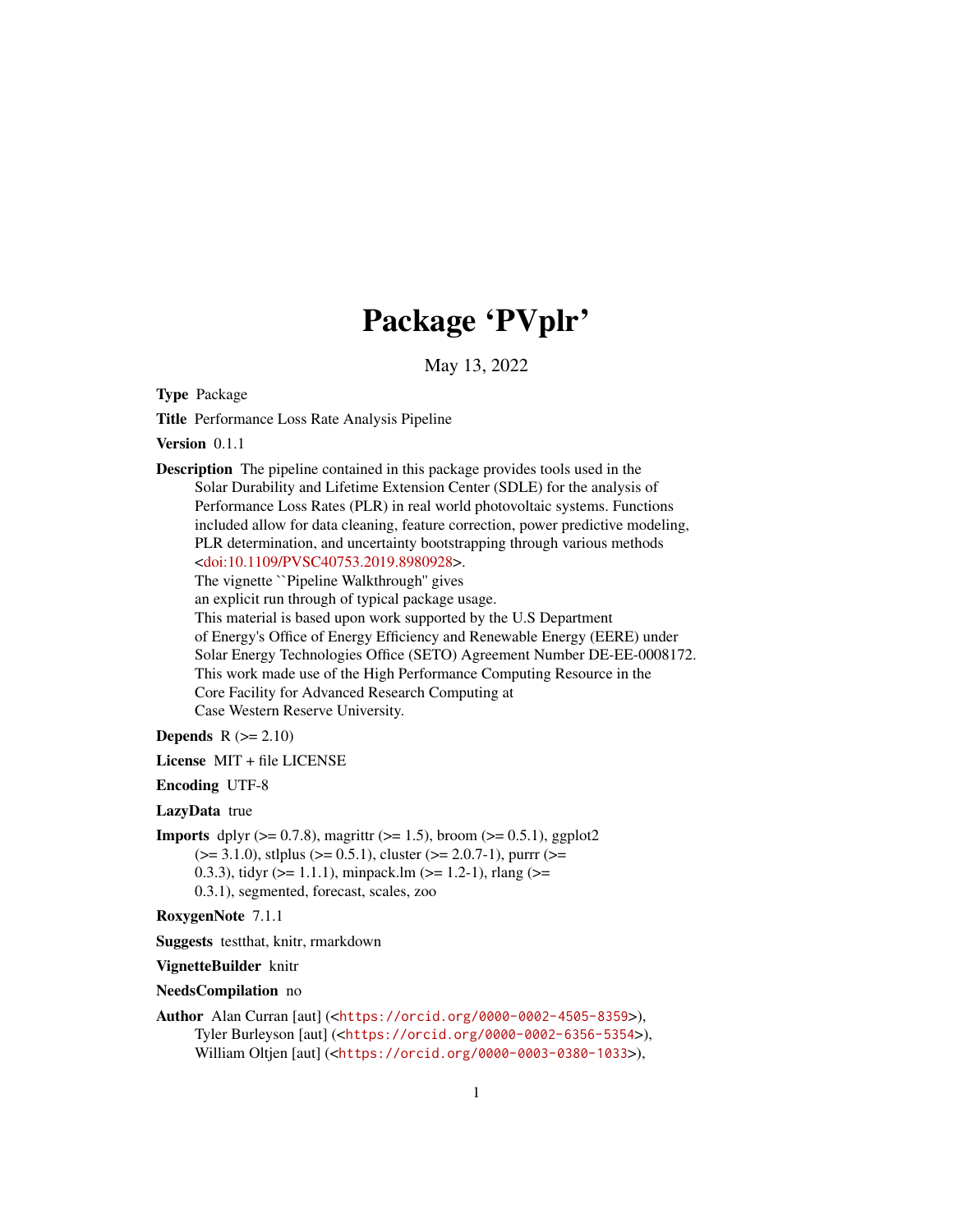```
Sascha Lindig [aut] (<https://orcid.org/0000-0001-5421-8265>),
David Moser [aut] (<https://orcid.org/0000-0002-4895-8862>),
Roger French [aut, cre] (<https://orcid.org/0000-0002-6162-0532>),
Solar Durability and Lifetime Extension research center [cph, fnd]
```
Maintainer Roger French <roger.french@case.edu>

Repository CRAN

Date/Publication 2022-05-13 21:10:02 UTC

# R topics documented:

| Index |                                                                                                                                         | 27             |
|-------|-----------------------------------------------------------------------------------------------------------------------------------------|----------------|
|       |                                                                                                                                         |                |
|       |                                                                                                                                         |                |
|       |                                                                                                                                         | -23            |
|       |                                                                                                                                         | 22             |
|       |                                                                                                                                         | 21             |
|       |                                                                                                                                         | 20             |
|       |                                                                                                                                         |                |
|       |                                                                                                                                         | -18            |
|       |                                                                                                                                         |                |
|       |                                                                                                                                         |                |
|       |                                                                                                                                         |                |
|       |                                                                                                                                         | -14            |
|       | $\text{plr}\_$ decomposition $\ldots \ldots \ldots \ldots \ldots \ldots \ldots \ldots \ldots \ldots \ldots \ldots \ldots$               | -13            |
|       | $\text{ph}\_ \text{convert}\_ \text{columns} \dots \dots \dots \dots \dots \dots \dots \dots \dots \dots \dots \dots \dots \dots \dots$ | -12            |
|       |                                                                                                                                         | -11            |
|       |                                                                                                                                         | 10             |
|       |                                                                                                                                         | 9              |
|       |                                                                                                                                         | $\overline{7}$ |
|       |                                                                                                                                         | 6              |
|       |                                                                                                                                         | 5              |
|       |                                                                                                                                         | $\overline{4}$ |
|       |                                                                                                                                         | $\overline{4}$ |
|       |                                                                                                                                         | 3              |
|       |                                                                                                                                         | 2              |

all\_na *function to test if an entire column is NA*

# Description

This function tests for completely NA columns

# Usage

all\_na(x)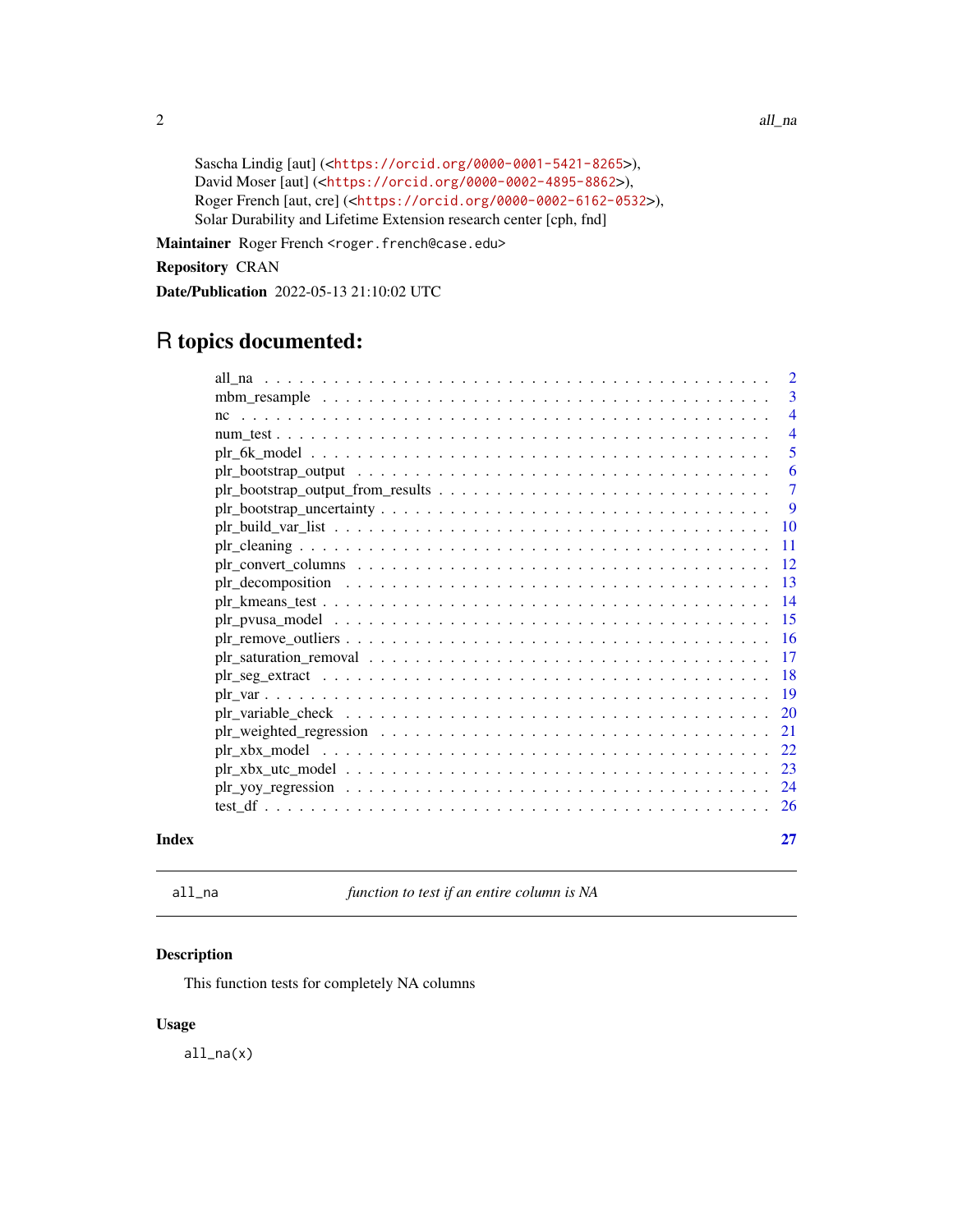# <span id="page-2-0"></span>mbm\_resample 3

# Arguments

x any column in a dataframe

# Value

Returns boolean TRUE if column is all NA, FALSE if not

#### Examples

test  $\le$  all\_na( $c(NA, 'a'', NA)$ )

mbm\_resample *Dataframe resample function*

# Description

This function resamples data from a given dataframe. Dataframe must have columns created through plr\_cleaning to denote time segments

## Usage

mbm\_resample(df, fraction, by)

#### Arguments

| df       | dataframe                                             |
|----------|-------------------------------------------------------|
| fraction | fraction of data to resample from dataframe           |
| bv       | timescale over which to resample, day, week, or month |

# Value

Returns randomly resampled dataframe

```
# build var_list
var_list <- plr_build_var_list(time_var = "timestamp",
                               power_var = "power",
                               irrad\_var = "g\_poa",temp_var = "mod_temp",
                               wind_var = NA)
# Clean Data
test_dfc <- plr_cleaning(test_df, var_list, irrad_thresh = 100,
                         low_power_thresh = 0.01, high_power_cutoff = NA)
dfc_resampled <- mbm_resample(test_dfc, fraction = 0.65, by = "week")
```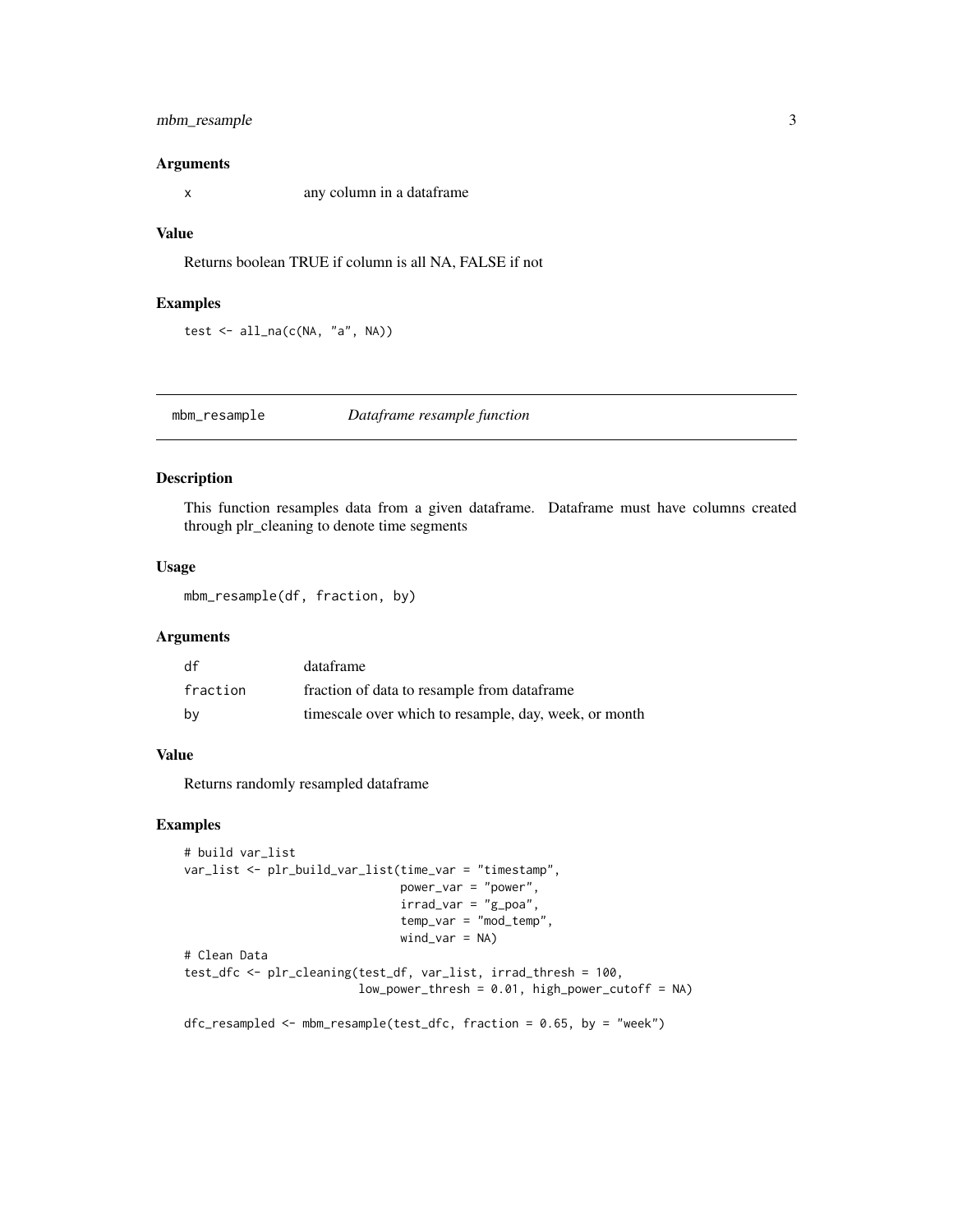# Description

The function is a shorthand for converting factors to numeric

# Usage

 $nc(x)$ 

# Arguments

x any factor to convert to numeric

# Value

Returns supplied parameter as numeric

# Examples

num <- nc(test\_df\$power)

num\_test *function to test is the values in a column should be numeric*

# Description

This function tests a column to see if it should be numeric

# Usage

num\_test(col)

# Arguments

col any column in a dataframe

# Value

Returns boolean TRUE if column should be numeric, FALSE if not

# Examples

test <- num\_test(test\_df\$power)

<span id="page-3-0"></span>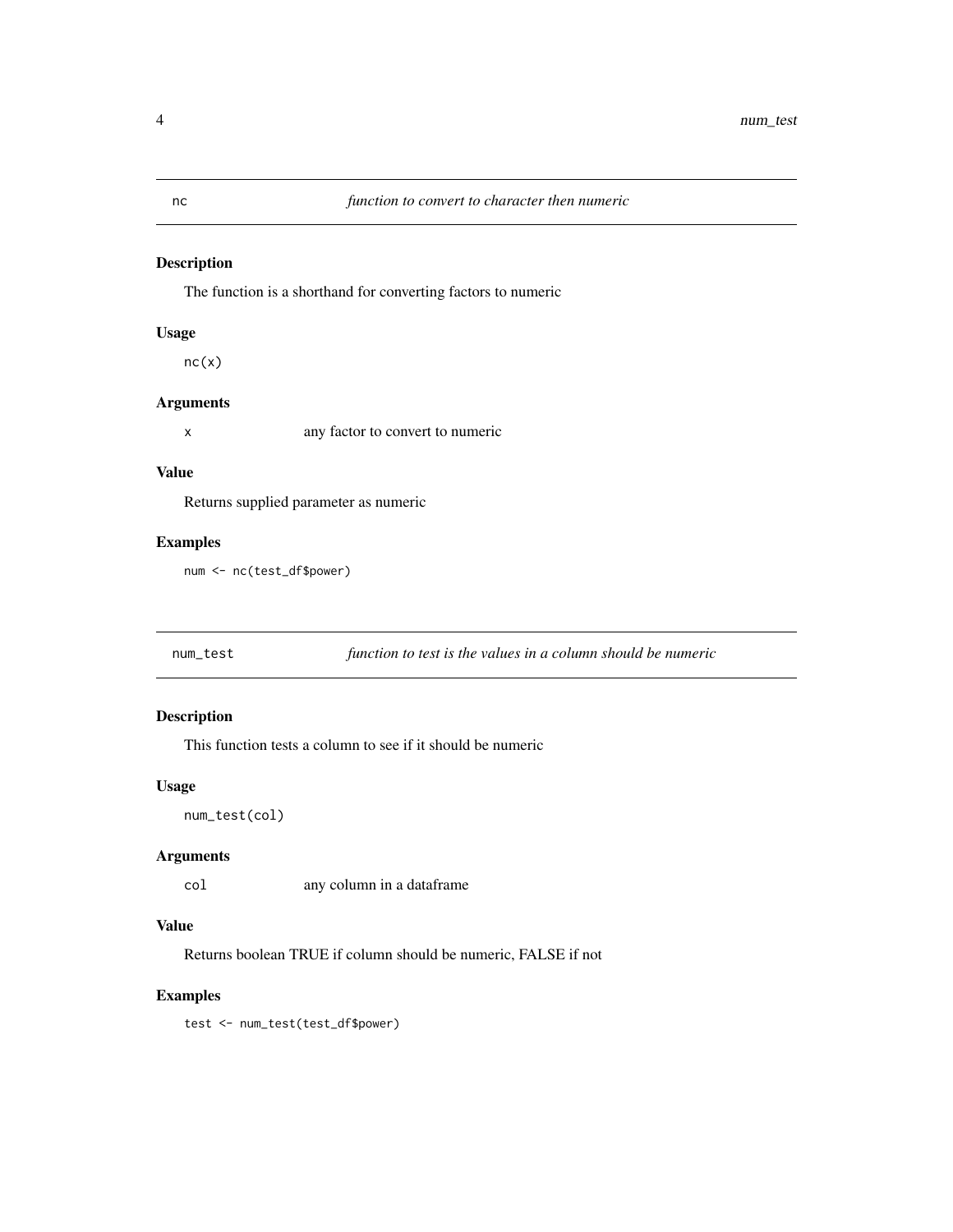<span id="page-4-1"></span><span id="page-4-0"></span>

# Description

This function groups data by the specified time interval and performs a linear regression using the formula: power\_var ~ irrad\_var/istc \* (nameplate\_power + a\*log(irrad\_var/istc) + b\*log(irrad\_var/istc)^2 + c\*(temp\_var - tref) + d\*(temp\_var - tref)\*log(irrad\_var/istc) + e\*(temp\_var - tref)\*log(irrad\_var/istc)^2 + f\*(temp\_var - tref)^2). Predicted values of irradiance, temperature, and wind speed (if applicable) are added for reference. These values are the lowest daily high irradiance reading (over 300W/m<sup>^2</sup>), the average temperature over all data, and the average wind speed over all data.

## Usage

```
plr_6k_model(
  df,
  var_list,
 nameplate_power,
 by = "month",
 data_cutoff = 30,predict_data = NULL
)
```
#### Arguments

| A dataframe containing pv data.                                                                                                                                                                              |
|--------------------------------------------------------------------------------------------------------------------------------------------------------------------------------------------------------------|
| A list of the dataframe's standard variable names, obtained from the output of<br>plr_variable_check.                                                                                                        |
|                                                                                                                                                                                                              |
| The rated power capability of the system, in watts.                                                                                                                                                          |
| String, either "day", "week", or "month". The time periods over which to group<br>data for regression.                                                                                                       |
| The number of data points needed to keep a value in the final table. Regressions<br>over less than this number and their data will be discarded.                                                             |
| optional; Dataframe; If you have preferred estimations of irradiance, tempera-<br>ture, and wind speed, include them here to skip automatic generation. Format:<br>Irradiance, Temperature, Wind (optional). |
|                                                                                                                                                                                                              |

# Value

Returns dataframe of results per passed time scale from 6K modeling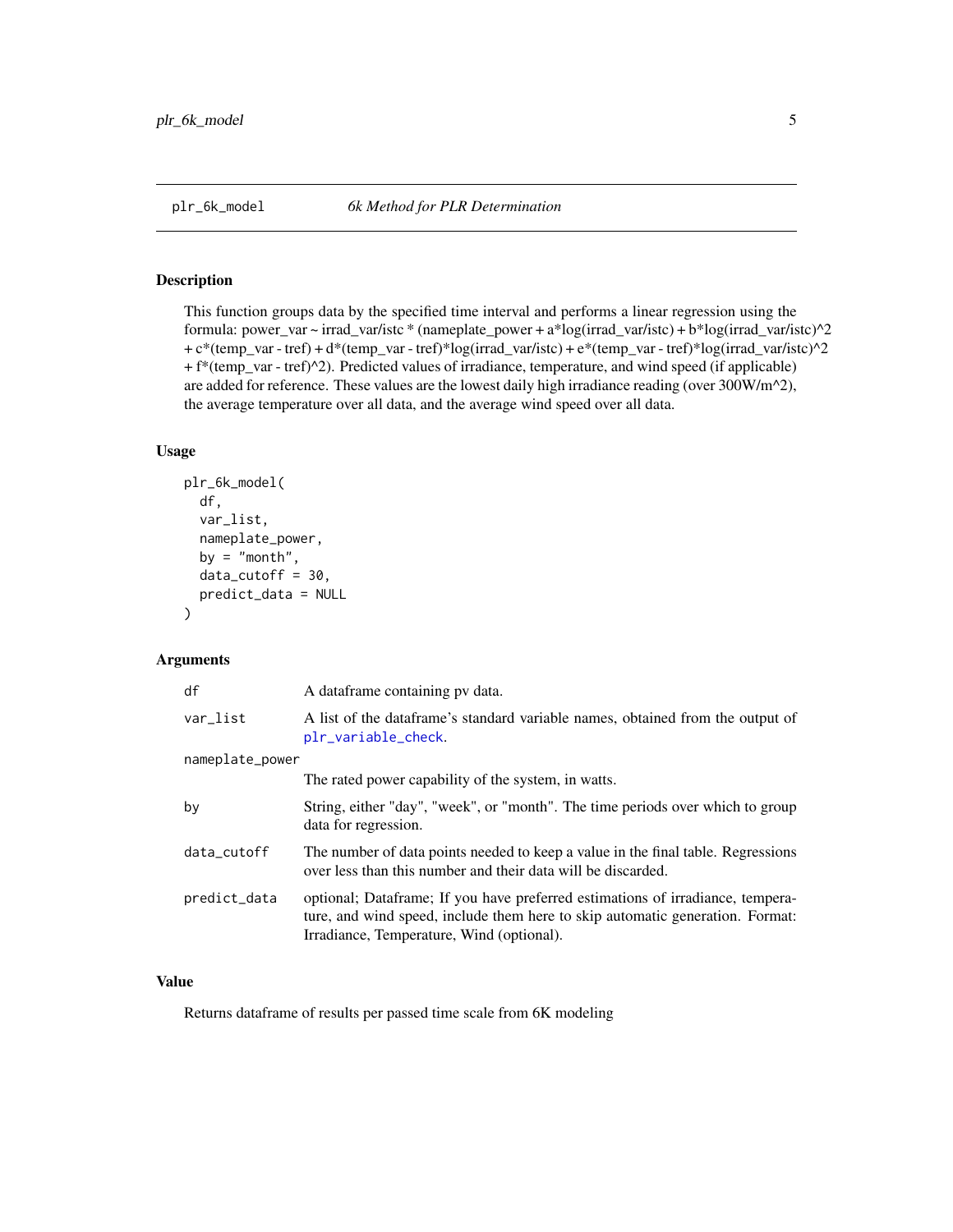<span id="page-5-0"></span>plr\_bootstrap\_output *Bootstrap: Resampling from individual Models*

# Description

This function determines uncertainty of a PLR measurement by sampling results from invididual models. Specify the model you would like to find the uncertainty of, and the function will put the dataframe through the selected model and return the uncertainties of the model's results.

# Usage

```
plr_bootstrap_output(
  df,
  var_list,
 model,
 by = "month",fraction = 0.65,
  n = 1000.
 predict_data = NULL,
  np = NA,
 power_var = "power_var",
  time_var = "time_var",
  ref\_irrad = 900,irrad_range = 10
\mathcal{E}
```
# Arguments

| df           | A dataframe containing pv data.                                                                                                  |
|--------------|----------------------------------------------------------------------------------------------------------------------------------|
| var_list     | A list of the data frame's standard variable names, obtained from the plr_variable_check<br>output.                              |
| model        | The model you would like to calculate the uncertainty of. Use "xbx", "xbx+utc",<br>"pvusa", or " $6k$ ".                         |
| by           | String indicating time step count per year for the regression. Use "day", "month",<br>or "year". See plr_weighted_regression.    |
| fraction     | The size of each sample relative to the total dataset.                                                                           |
| n            | Number of samples to take.                                                                                                       |
| predict_data | passed to predict_data in model call. See plr_xbx_model for example.                                                             |
| np           | The system's reported name plate power. See plr_6k_model.                                                                        |
| power_var    | The name of the power variable after being put through a Performance Loss Rate<br>(PLR) determining test. Typically "power_var". |
| time_var     | The name of the time variable after being put through a PLR determining test.<br>Typically "time_var".                           |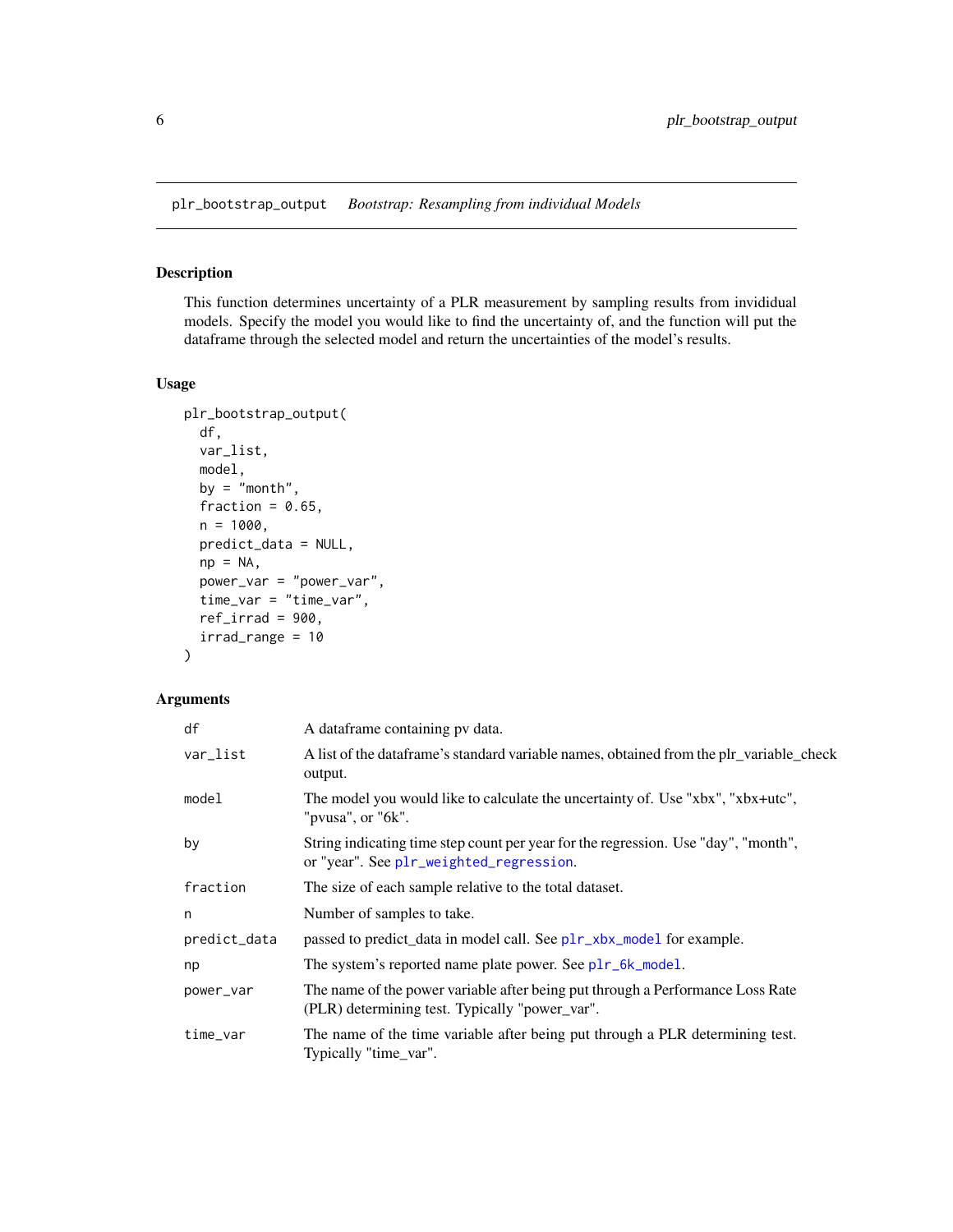<span id="page-6-0"></span>

| ref irrad   | The irradiance value at which to calculate the universal temperature coefficient.                                       |
|-------------|-------------------------------------------------------------------------------------------------------------------------|
|             | Since irradiance is a much stronger influencer on power generation than temper-                                         |
|             | ature, it is important to specify a small range of irradiance data from which to<br>estimate the effect of temperature. |
| irrad_range | The range of the subset used to calculate the universal temperature coefficient.<br>See above.                          |

#### Value

Returns PLR value and uncertainty calculated with bootstrap of data from power correction models

#### Examples

```
# build var_list
var_list <- plr_build_var_list(time_var = "timestamp",
                               power_var = "power",
                               irrad\_var = "g\_poa",temp_var = "mod_temp",
                               wind\_var = NA)# Clean Data
test_dfc <- plr_cleaning(test_df, var_list, irrad_thresh = 100,
                         low\_power\_thresh = 0.01, high_power_cutoff = NA)
xbx_mbm_plr_output_uncertainty <- plr_bootstrap_output(test_dfc, var_list,
                                                       model = "xbx", fraction = 0.65,
                                                       n = 10, power_var = 'power_var'
                                                  time_var = 'time_var', ref_irrad = 900,
                                                        irrad_range = 10, by = "month",
                                                        np = NA, pred = NULL)
```
plr\_bootstrap\_output\_from\_results *Bootstrap: Resample from individual Models*

# Description

The function samples and bootstraps data that has already been put through a power predictive model. The PLR and Uncertainty are returned in a dataframe.

# Usage

```
plr_bootstrap_output_from_results(
  data,
  power_var,
  time_var,
  weight_var,
```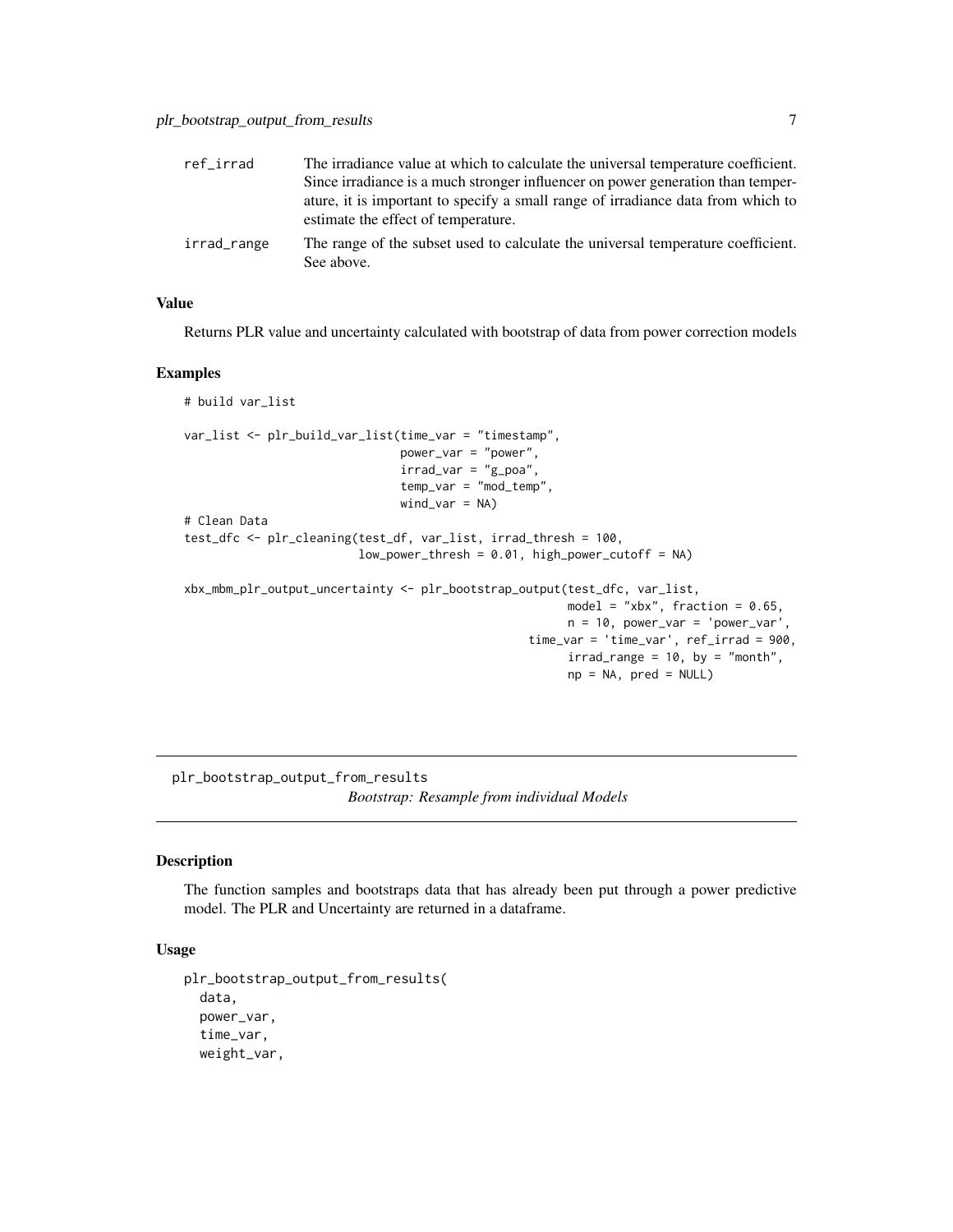```
by = "month",
 model,
 fraction = 0.65,
 n = 1000\lambda
```
#### Arguments

| data       | Result of modeling data with a PLR determining model, i.e. plr_xbx_model,<br>plr_6k_model, etc.                                                        |
|------------|--------------------------------------------------------------------------------------------------------------------------------------------------------|
| power_var  | Variable name of power in the dataframe. Typically power_var                                                                                           |
| time_var   | Variable name of time in the dataframe. Typically time var                                                                                             |
| weight_var | Variable name of weightings in the dataframe. Typically sigma                                                                                          |
| by         | String, either "day", "month", or "year". Time over which to perform plr_yoy_regression<br>and plr_weighted_regression.                                |
| model      | The name of the model the data has been put through. This option is only in-<br>cluded for the user's benefit in keeping bootstrap outputs consistent. |
| fraction   | The fractional size of the data to be sampled each time.                                                                                               |
| n          | The number of resamples to take.                                                                                                                       |

#### Value

Returns PLR value and uncertainty calculated with bootstrap of data going into power correction models

# Examples

# build var\_list

```
var_list <- plr_build_var_list(time_var = "timestamp",
                               power_var = "power",
                               irrad\_var = "g\_poa",temp_var = "mod_temp",
                               wind\_var = NA)# Clean Data
test_dfc <- plr_cleaning(test_df, var_list, irrad_thresh = 100,
                         low\_power\_thresh = 0.01, high\_power\_cutoff = NA# Perform the power predictive modeling step
test_xbx_wbw_res <- plr_xbx_model(test_dfc, var_list, by = "week",
                                  data_cutoff = 30, predict_data = NULL)
xbx_mbm_plr_result_uncertainty <- plr_bootstrap_output_from_results(test_xbx_wbw_res,
                                                                power_var = 'power_var',
                                                                  time_var = 'time_var',
                                                                   weight_var = 'sigma',
                                                             by = "month", model = 'xbx',
                                                                fraction = 0.65, n = 10)
```
<span id="page-7-0"></span>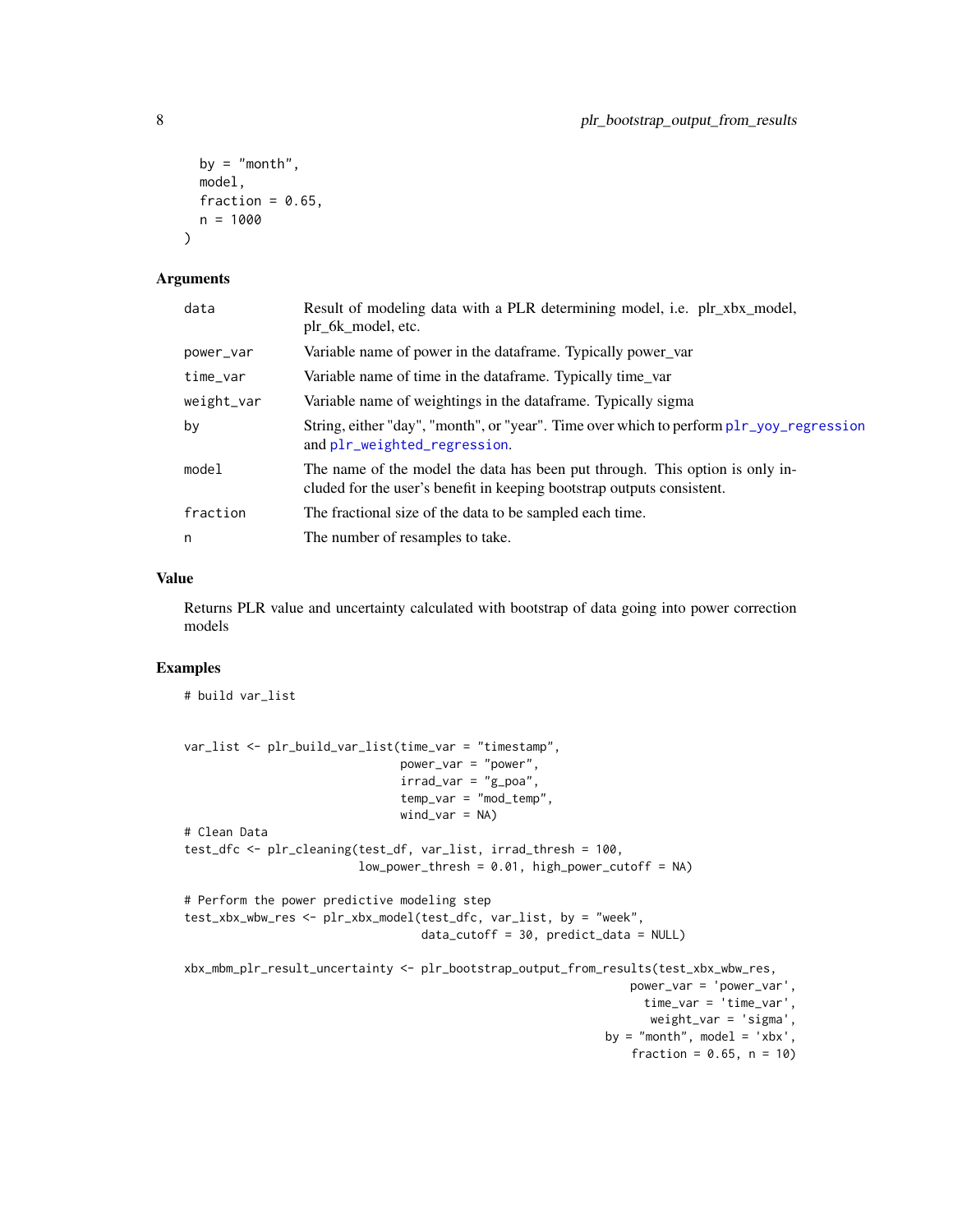<span id="page-8-0"></span>plr\_bootstrap\_uncertainty

*Bootstrap: Resampling data going into each Model*

# Description

This function determines the uncertainty of a PLR measurement through resampling data for each model, prior to putting the data through the model.

# Usage

```
plr_bootstrap_uncertainty(
 df,
 n,
 fraction = 0.65,
 var_list,
 model,
 by = "month",power_var = "power_var",
 time_var = "time_var",
 data_cutoff = 100,
 np = NA,
 pred = NULL
)
```
# Arguments

| df        | A dataframe containing pv data.                                                                                                                |
|-----------|------------------------------------------------------------------------------------------------------------------------------------------------|
| n         | (numeric) Number of samples to take. The higher the n value, the longer it takes<br>to complete, but the results become more accurate as well. |
| fraction  | The fraction of data that constitutes a resample for the bootstrap.                                                                            |
| var_list  | A list of variables obtained through plr_variable_check.                                                                                       |
| model     | the String name of the model to bootstrap. Select from:                                                                                        |
|           | • " $xbx$ " ( $p1r_xbx$ _model),                                                                                                               |
|           | • "correction" (plr_xbx_utc_model),                                                                                                            |
|           | • "pvusa" (plr_pvusa_model),                                                                                                                   |
|           | $\bullet$ or "6k" (plr_6k_model).                                                                                                              |
| by        | String, either "day", "week", or "month". Time over which to perform plr_yoy_regression.                                                       |
| power_var | Variable name of power in the dataframe. This must be the variable's name after<br>being put through your selected model. Typically power_var  |
| time_var  | Variable name of time in the dataframe. This must be the variable's name after<br>being put through your selected model. Typically time_var    |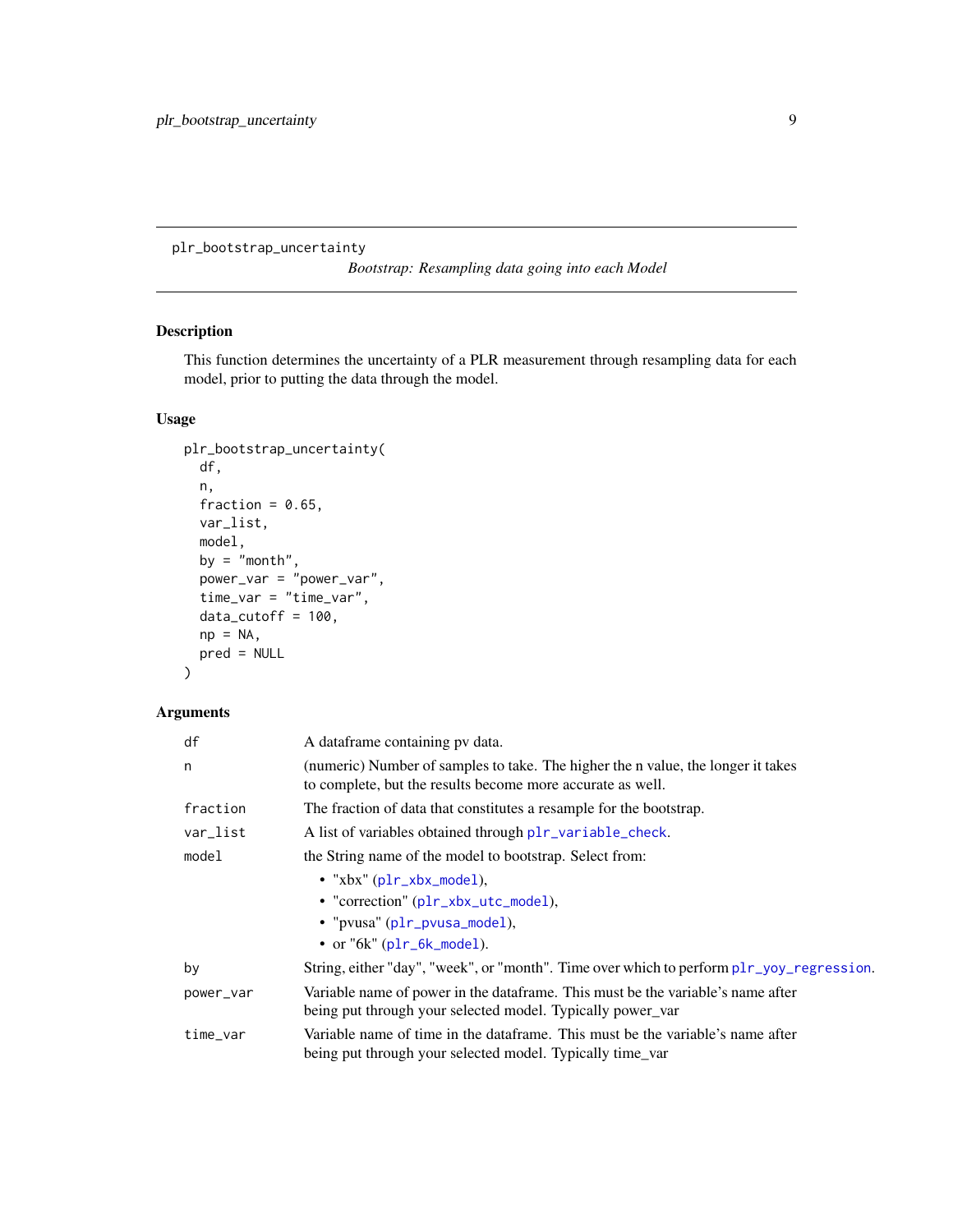<span id="page-9-0"></span>

| data_cutoff | The number of data points needed to keep a value in the final table. Regressions<br>over less than this number and their data will be discarded. |
|-------------|--------------------------------------------------------------------------------------------------------------------------------------------------|
| np          | The system's reported name plate power. See plr_6k_model.                                                                                        |
| pred        | passed to predict_data in model call. See plr_xbx_model for an example.                                                                          |

# Value

Returns PLR value and uncertainty calculated with bootstrap of data going into power correction models

# Examples

# build var\_list

```
var_list <- plr_build_var_list(time_var = "timestamp",
                               power_var = "power",
                               irrad\_var = "g\_poa",temp_var = "mod_temp",
                               wind_var = NA)
# Clean Data
test_dfc <- plr_cleaning(test_df, var_list, irrad_thresh = 100,
                         low\_power\_thresh = 0.01, high_power_cutoff = NA)
xbx_mbm_plr_uncertainty <- plr_bootstrap_uncertainty(test_dfc, n = 2,
                                                     fraction = 0.65, by = 'month',
                                          power_var = 'power_var', time_var = 'time_var',
                                                     var_list = var_list, model = "xbx".data_cutoff = 10, np = NA,
                                                     pred = NULL)
```
<span id="page-9-1"></span>plr\_build\_var\_list *Build a Custom Variable List*

# Description

The default var\_list generator, plr\_variable\_check, assumes data comes from SDLE's sources. If you are using this package with your own data, the format may not line up appropriately. Use this function to create a variable list to be passed to other functions so they can keep track of what column names mean.

#### Usage

```
plr_build_var_list(time_var, power_var, irrad_var, temp_var, wind_var)
```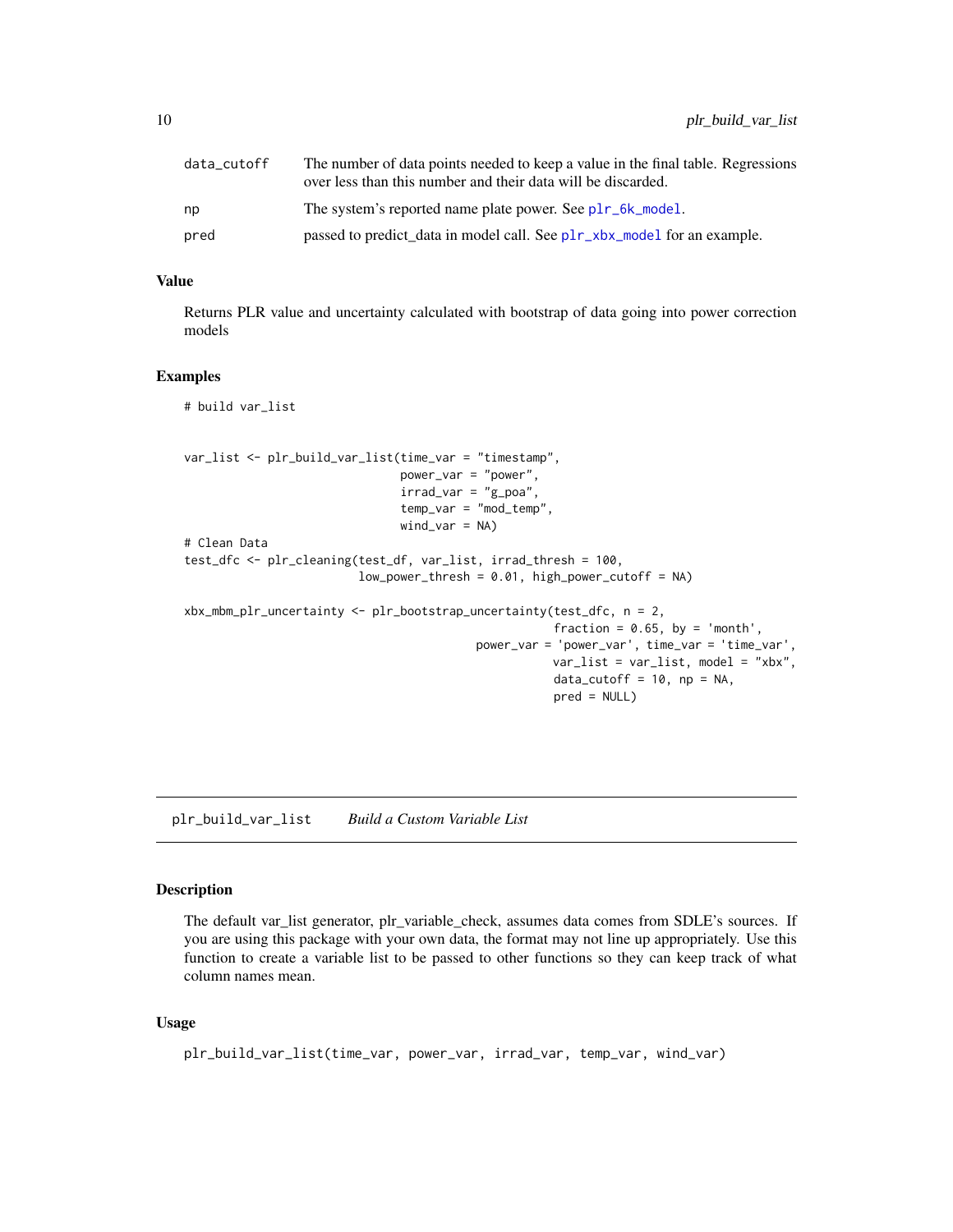# <span id="page-10-0"></span>plr\_cleaning 11

# Arguments

| time_var  | The variable representing time. Typically, a timestamp.                        |
|-----------|--------------------------------------------------------------------------------|
| power_var | The variable representing time. Typically, in watts.                           |
| irrad_var | The variable representing irradiance. Typically, either poa or ghi irradiance. |
| temp_var  | The variable representing temperature. Package functions assume Celcius.       |
| wind_var  | optional; The variable representing wind speed.                                |

# Value

Returns dataframe of variable names for the given photovoltaic data for use with later functions

# Examples

```
var_list <- plr_build_var_list(time_var = "timestamp",
                               power_var = "power",
                               irrad\_var = "g\_poa",temp_var = "mod_temp",
                               wind\_var = NA)
```
<span id="page-10-1"></span>

plr\_cleaning *Basic Data Cleaning*

# Description

Removes entries with irradiance and power readings outside cutoffs, fixes timestamps to your specified format, and converts columns to numeric when appropriate - see [plr\\_convert\\_columns](#page-11-1). Also, adds columns for days/weeks/years of operation that are used by other functions.

# Usage

```
plr_cleaning(
  df,
  var_list,
  irrad_{th}resh = 100,
  low-power_{\text{thresh}} = 0.05,
  high_power_cutoff = NA,
  tmst_format = "%Y-%m-%d %H:%M:%S"
)
```
#### Arguments

| df           | A dataframe containing py data.                                                                       |
|--------------|-------------------------------------------------------------------------------------------------------|
| var_list     | A list of the dataframe's standard variable names, obtained from the output of<br>plr_variable_check. |
| irrad_thresh | The lowest meaningful irradiance value. Values below are filtered.                                    |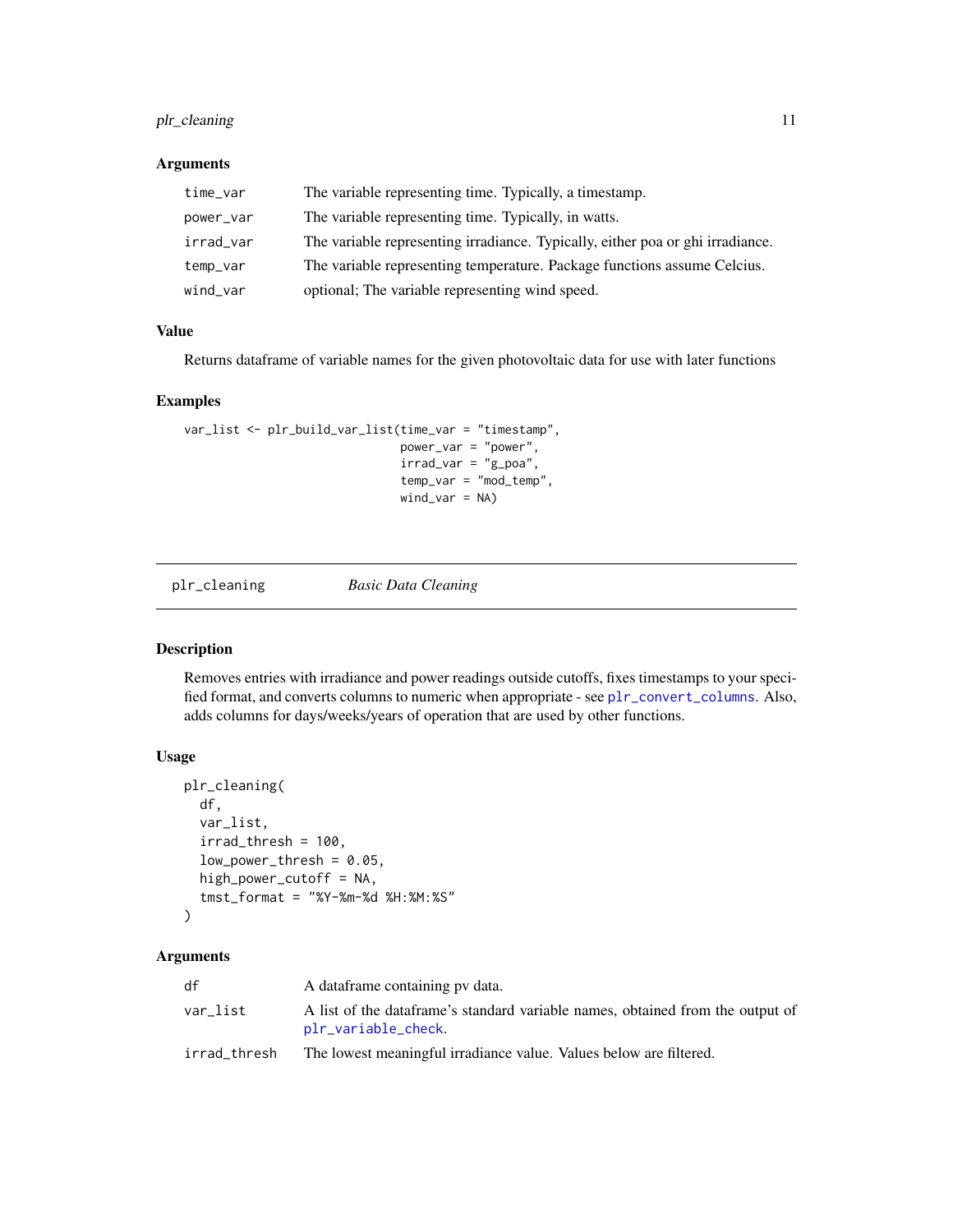<span id="page-11-0"></span>

| low_power_thresh  |                                                                 |  |
|-------------------|-----------------------------------------------------------------|--|
|                   | The lowest meaningful power output. Values below are filtered.  |  |
| high_power_cutoff |                                                                 |  |
|                   | The highest meaningful power output. Values above are filtered. |  |
| tmst_format       | The desired timestamp format.                                   |  |

# Value

Returns dataframe with rows filtered out based on passed cleaning parameters

## Examples

```
var_list <- plr_build_var_list(time_var = "timestamp",
                               power_var = "power",
                               irrad\_var = "g\_poa",temp_var = "mod_temp",
                               wind_var = NA)
test_dfc <- plr_cleaning(test_df, var_list, irrad_thresh = 100,
                         low_power_thresh = 0.01, high_power_cutoff = NA)
```
<span id="page-11-1"></span>plr\_convert\_columns *Fix Column Typings*

# Description

Converts appropriate columns to numeric without specifying the name of the column. All columns from hbase are read as factors. Columns are tested to see if they should be numeric by forcing conversion to numeric. Columns that subsequently contain NA's are not numeric; if not, they are set to numeric.

# Usage

```
plr_convert_columns(df)
```
#### Arguments

df A dataframe containing pv data.

#### Value

Returns original dataframe with columns corrected to proper classes

### Examples

df <- PVplr::plr\_convert\_columns(test\_df)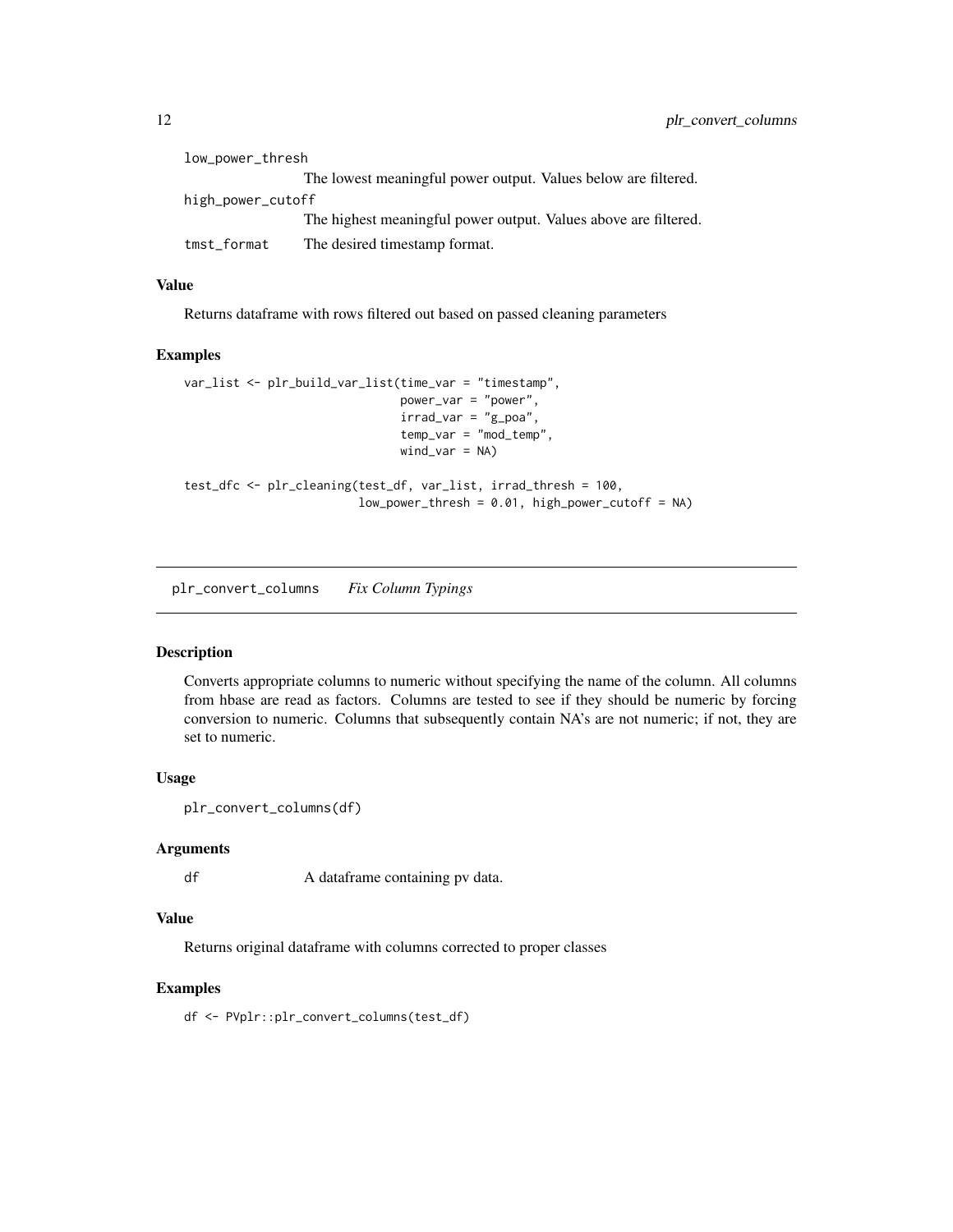<span id="page-12-0"></span>plr\_decomposition *Decompose Seasonality from Data*

# Description

Decomposes seasonality from a dataframe that has already passed through a PLR Determination test, e.g. [plr\\_xbx\\_model](#page-21-1). This method has the option of creating plot and data files.

#### Usage

```
plr_decomposition(
  data,
  freq,
 power_var,
  time_var,
 plot = FALSE,
 plot_file = NULL,
  title = NULL,
  data_file = NULL
)
```
# Arguments

| data      | a data frame containing PV data that has undergone a power predictive model,<br>e.g. plr_xbx_model. |
|-----------|-----------------------------------------------------------------------------------------------------|
| freg      | the frequency of seasonality. This is typically 4 but depends on the location of<br>the system.     |
| power_var | name of the power variable, e.g. iacp                                                               |
| time_var  | name of the time variable, e.g. tvar                                                                |
| plot      | boolean indicating if you wish to save a plot.                                                      |
| plot_file | location to save the plot, if the plot param is given TRUE.                                         |
| title     | the title of the plot created if the plot param is given TRUE.                                      |
| data_file | location to save data. Currently non-functional.                                                    |

#### Value

Dataframe containing decomposed time series features

```
#' # build var_list
var_list <- plr_build_var_list(time_var = "timestamp",
                               power_var = "power",
                               irrad\_var = "g\_poa",temp_var = "mod_temp",
                               wind_var = NA)
```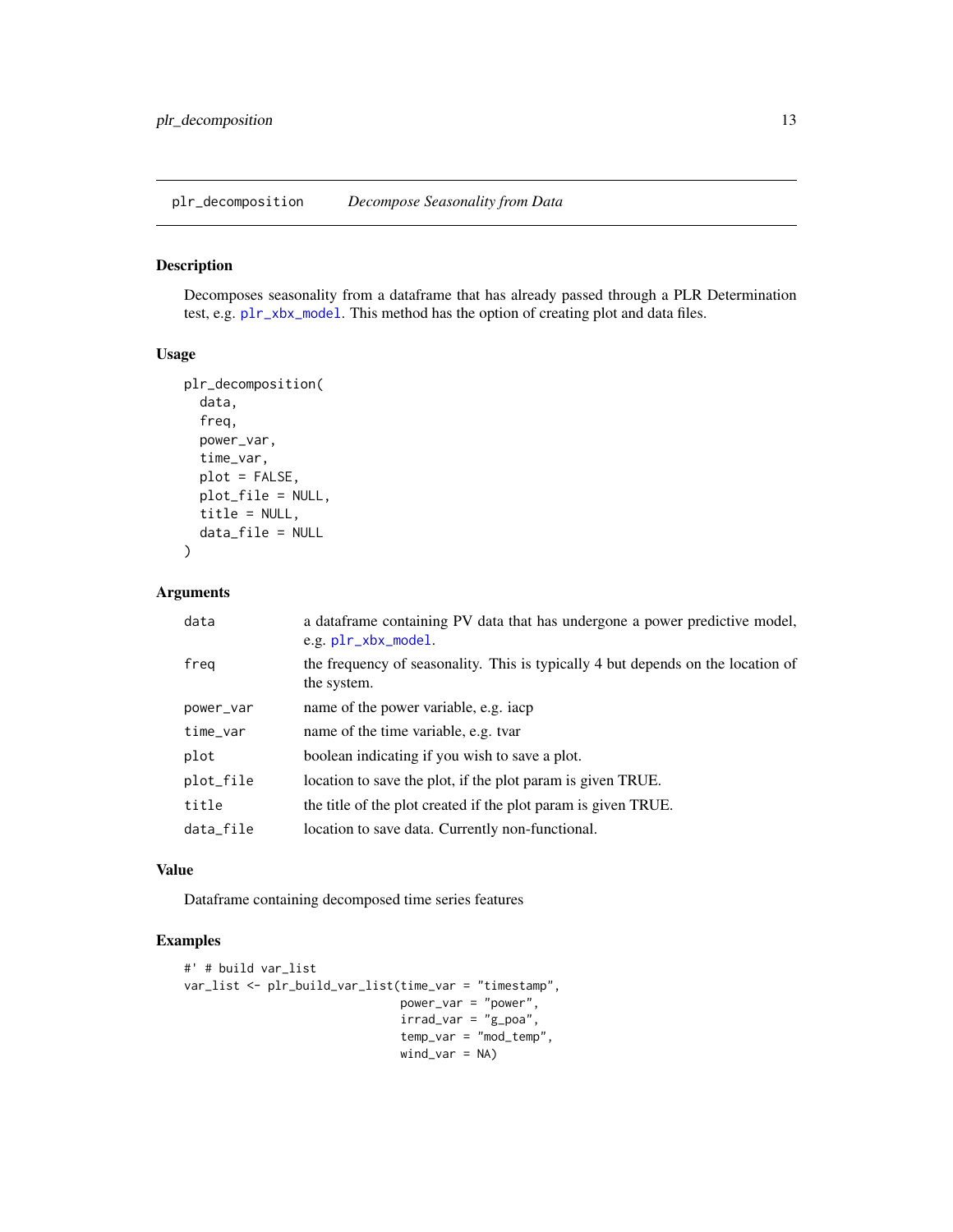```
# Clean Data
test_dfc <- plr_cleaning(test_df, var_list, irrad_thresh = 100,
                         low\_power\_thresh = 0.01, high\_power\_cutoff = NA)
# Perform power modeling step
test_xbx_wbw_res <- plr_xbx_model(test_dfc, var_list, by = "week",
                                  data_cutoff = 30, predict_data = NULL)
test_xbx_wbw_decomp <- plr_decomposition(test_xbx_wbw_res, freq = 4,
                                         power_var = 'power_var', time_var = 'time_var',
                                         plot = FALSE, plot_file = NULL, title = NULL,
                                         data_file = NULL)
```
plr\_kmeans\_test *Statistical k-means Test*

# Description

The method builds linear models by day, identifies outliers, and performs 2-means clustering by slopes. If the lower identified cluster is significantly less than the higher mean, and constitutes less than 25% of the data, it is identified as soiled and returned. Otherwise, the outlier points are identified as soiled and returned.

#### Usage

```
plr_kmeans_test(
  df,
  var_list,
  mean_ratio = 0.7,
 plot = FALSE,
  file_path,
  file_name,
  set_cutoff = FALSE
)
```
#### Arguments

| df         | A df containing pv data. Should be 'cleaned' by plr_cleaning.                                                                                                                                    |
|------------|--------------------------------------------------------------------------------------------------------------------------------------------------------------------------------------------------|
| var_list   | A list of the data frame's standard variable names, obtained from the output of<br>plr_variable_check.                                                                                           |
| mean_ratio | This scales the higher identified cluster's mean for comparison. Higher values<br>will be more likely to identify the second mean as soiled, and vice versa. Values<br>should range from 0 to 1. |
| plot       | optional; Boolean; whether to return the box plot generated by the method to<br>identify outliers.                                                                                               |
| file_path  | optional; location to store the boxplot if plot is set TRUE. Note this is not nec-<br>essary if you select to plot - only if you wish to save it.                                                |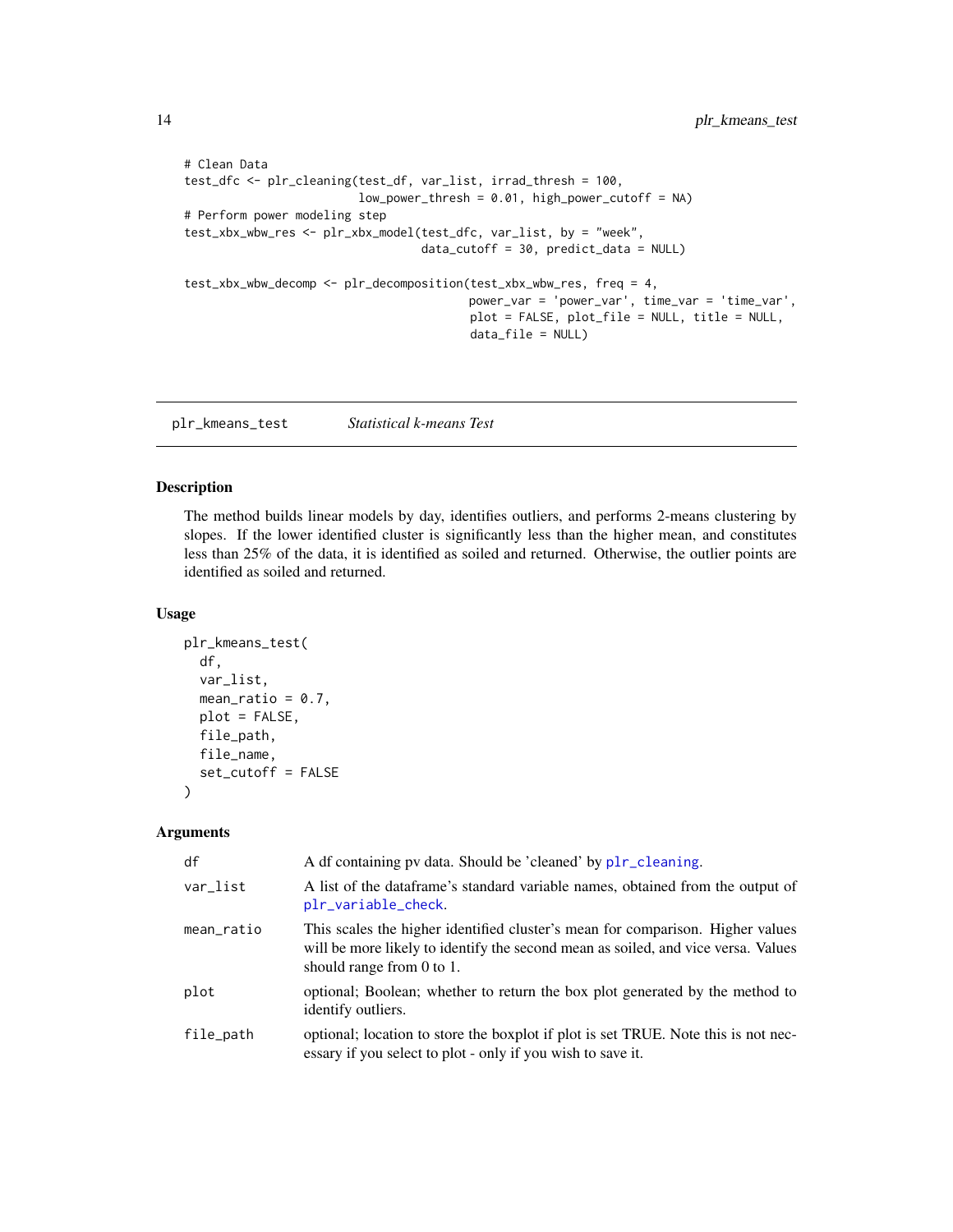<span id="page-14-0"></span>

| file name  | optional; name of file to save boxplot if plot is set to TRUE.                                                             |
|------------|----------------------------------------------------------------------------------------------------------------------------|
| set cutoff | Defaults to FALSE; pass a numeric value to cut off all slopes less than the cutoff                                         |
|            | value. This bypasses entirely the outlier and clustering calculuations to remove<br>slope values you believe to be soiled. |

# Value

The method returns a dataframe containing the values that should be removed. If you want to discard them, try using dplyr::filter().

<span id="page-14-1"></span>plr\_pvusa\_model *PVUSA Method for PLR Determination*

# Description

This function groups data by the specified time interval and performs a linear regression using the formula:  $P = G_{POA} * (\beta_0 + \beta_1 G + \beta_2 T_{amb} + \beta_3 W)$ . Predicted values of irradiance, temperature, and wind speed (if applicable) are added for reference. These values are the lowest daily high irradiance reading (over 300), the average temperature over all data, and the average wind speed over all data.

#### Usage

```
plr_pvusa_model(
  df,
  var_list,
 by = "month",
  data_cutoff = 30,predict_data = NULL
)
```
# Arguments

| df           | A dataframe containing pv data.                                                                                                                                                                              |
|--------------|--------------------------------------------------------------------------------------------------------------------------------------------------------------------------------------------------------------|
| var_list     | A list of the dataframe's standard variable names, obtained from the output of<br>plr_variable_check.                                                                                                        |
| by           | String, either "day", "week", or "month". The time periods over which to group<br>data for regression.                                                                                                       |
| data_cutoff  | The number of data points needed to keep a value in the final table. Regressions<br>over less than this number and their data will be discarded.                                                             |
| predict_data | optional; Dataframe; If you have preferred estimations of irradiance, tempera-<br>ture, and wind speed, include them here to skip automatic generation. Format:<br>Irradiance, Temperature, Wind (optional). |

# Value

Returns dataframe of results per passed time scale from PVUSA modeling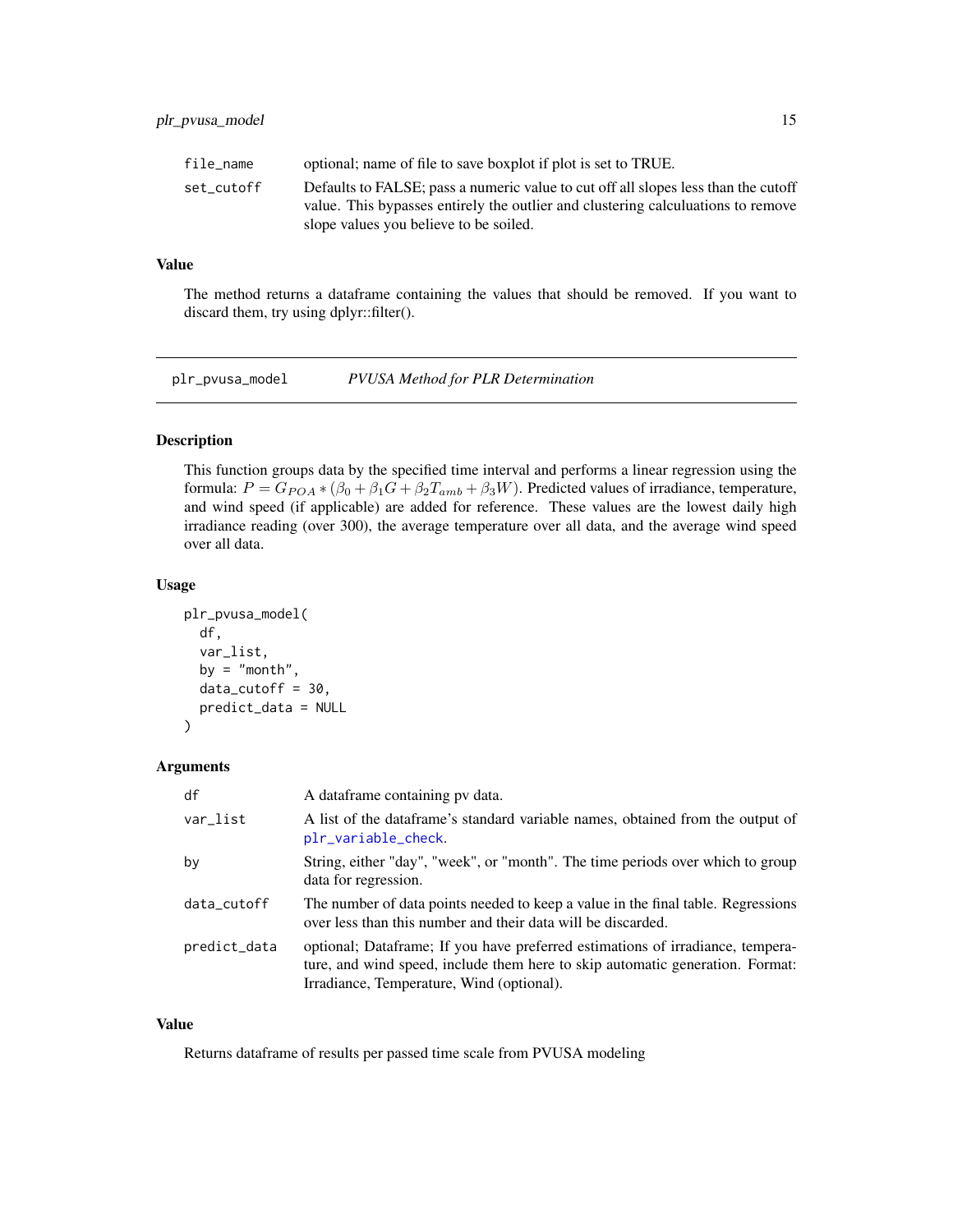#### Examples

```
# build var_list
var_list <- plr_build_var_list(time_var = "timestamp",
                               power_var = "power",
                               irrad\_var = "g\_poa",temp_var = "mod_temp",
                               wind\_var = NA)# Clean Data
test_dfc <- plr_cleaning(test_df, var_list, irrad_thresh = 100,
                         low\_power\_thresh = 0.01, high_power_cutoff = NA)
# Perform the power predictive modeling step
test_xbx_wbw_res <- plr_pvusa_model(test_dfc, var_list, by = "week",
                                  data_cutoff = 30, predict_data = NULL)
```
plr\_remove\_outliers *Filter outliers from Power Predicted Data*

#### Description

This function is used to remove outliers (if desired) after putting data through a power predictive model, e.g. [plr\\_xbx\\_model](#page-21-1).

### Usage

plr\_remove\_outliers(data)

#### Arguments

data A resulting dataframe from a power predictive model.

#### Value

Returns dataframe with outliers flagged by other functions removed

# Examples

```
# build var_list
var_list <- plr_build_var_list(time_var = "timestamp",
                               power_var = "power",
                                irrad\_var = "g\_poa",temp_var = "mod_temp",
                                wind\_var = NA)# Clean Data
test_dfc <- plr_cleaning(test_df, var_list, irrad_thresh = 100,
                         low\_power\_thresh = 0.01, high\_power\_cutoff = NA)
```
# Perform the power predictive modeling step

<span id="page-15-0"></span>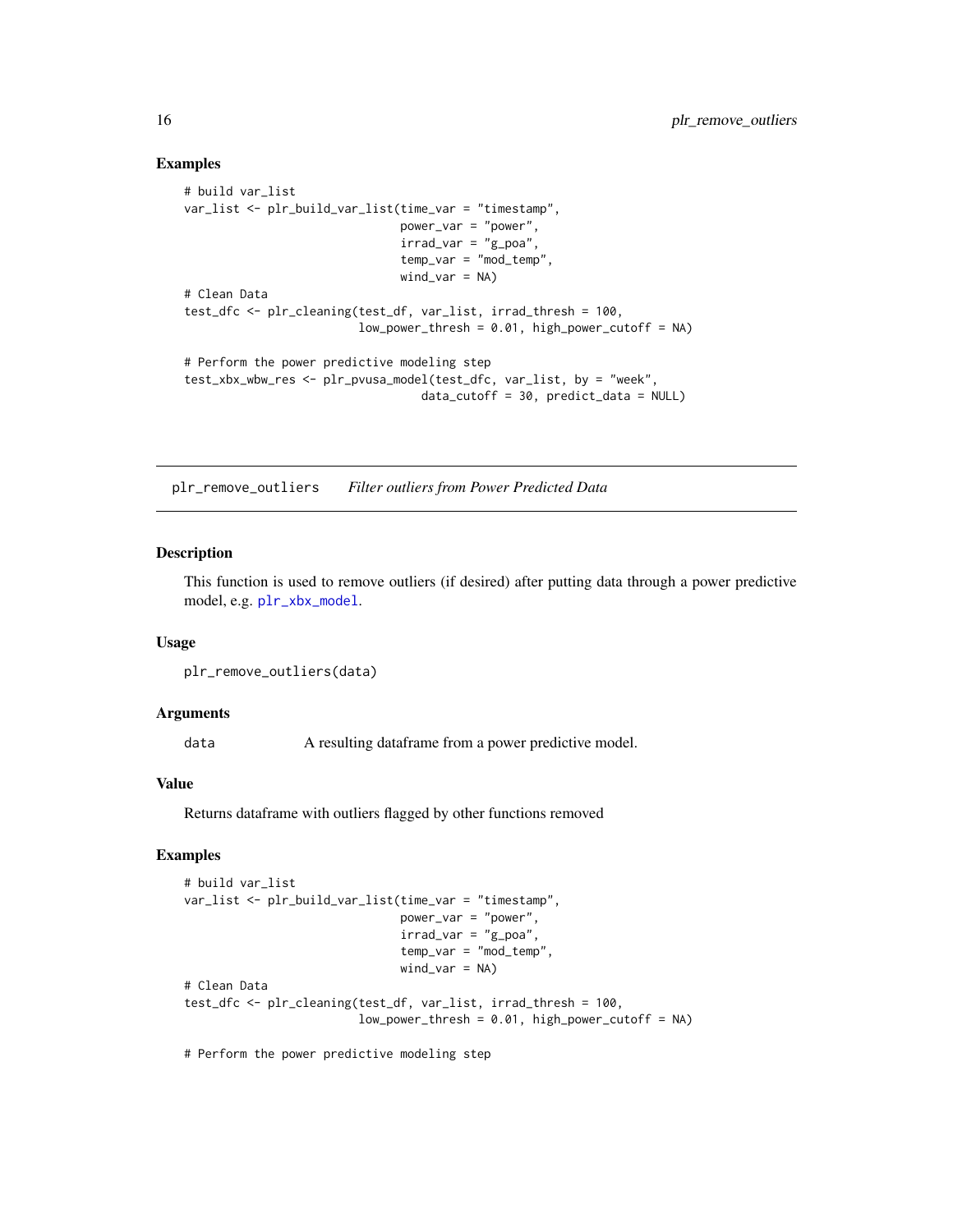<span id="page-16-0"></span>plr\_saturation\_removal 17

```
test_xbx_wbw_res <- plr_xbx_model(test_dfc, var_list, by = "week",
                                  data_cutoff = 30, predict_data = NULL)
# Remove outliers from the modeled data
test_xbx_wbw_res_no_outliers <- plr_remove_outliers(test_xbx_wbw_res)
```
plr\_saturation\_removal

*Removing Saturated Data*

# Description

Tests for readings which may indicate saturation of the system. Removes values above the power saturation limit (calculated by multiplying sat\_limit and power\_thresh).

#### Usage

```
plr_saturation_removal(df, var_list, sat_limit, power_thresh = 0.99)
```
# Arguments

| df           | A dataframe containing pv data.                                                                                                                                                                     |
|--------------|-----------------------------------------------------------------------------------------------------------------------------------------------------------------------------------------------------|
| var_list     | A list of the dataframe's standard variable names, obtained from the output of<br>plr_variable_check.                                                                                               |
| sat_limit    | An upper limit on power saturation. This is multiplied by the power threshold,<br>and power values above this point are filtered from the dataframe. The value<br>depends on the system's inverter. |
| power_thresh | An upper limit on power.                                                                                                                                                                            |

#### Value

Returns passed data frame with rows removed which contain power values above the specified threshold

```
# build var_list
var_list <- plr_build_var_list(time_var = "timestamp",
                               power_var = "power",
                               irrad\_var = "g\_poa",temp_var = "mod_temp",
                               wind\_var = NA)# Clean Data
test_dfc <- plr_cleaning(test_df, var_list, irrad_thresh = 100,
                         low\_power\_thresh = 0.01, high_power_cutoff = NA)
test_dfc_removed_saturation <- plr_saturation_removal(test_dfc, var_list,
                                                   sat\_limit = 3000, power_thresh = 0.99)
```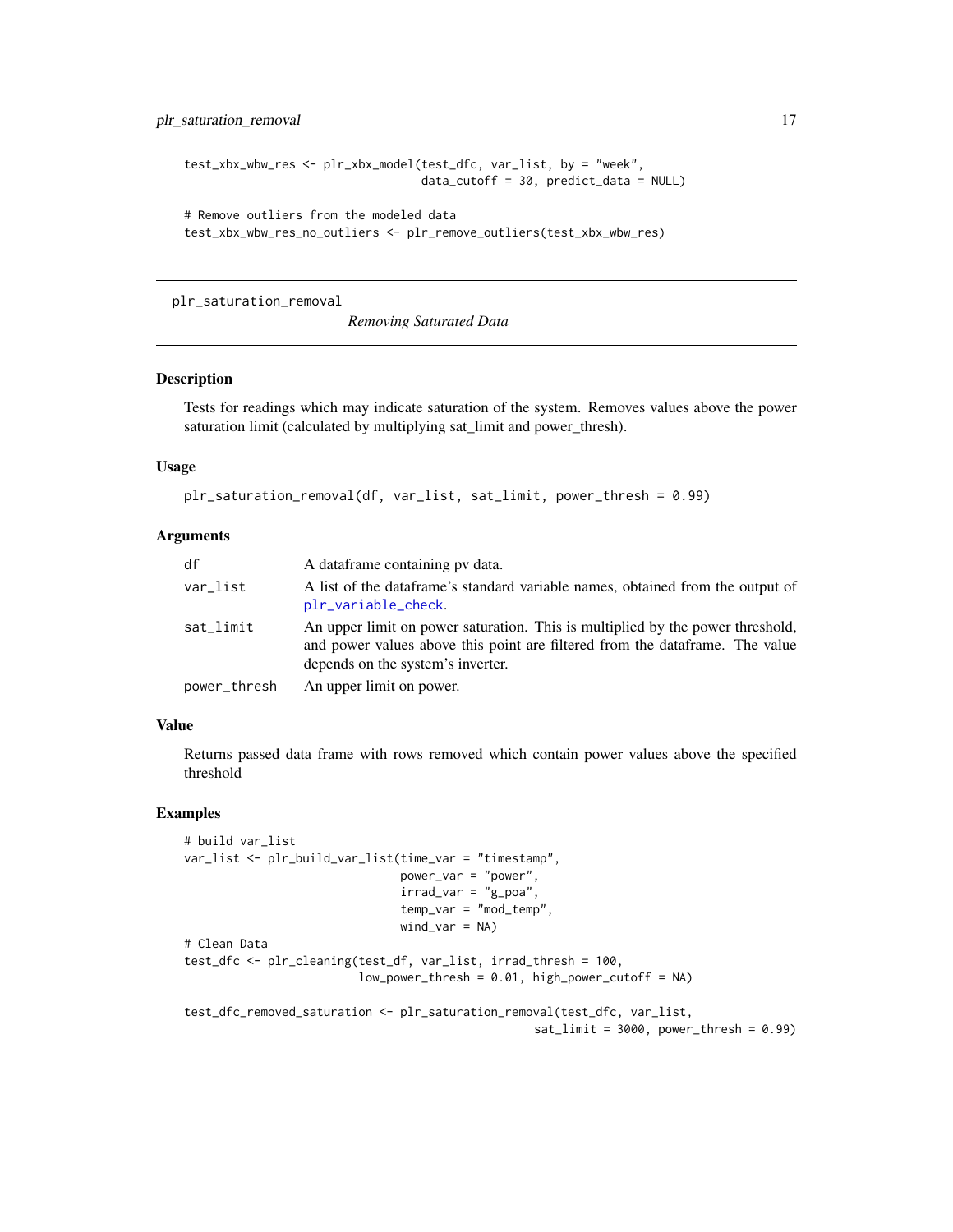<span id="page-17-0"></span>

# Description

Segmented linear PLR extraction function

# Usage

```
plr_seg_extract(
  df,
 per_year,
 psi = NA,
 n_breakpoints,
 power_var,
  time_var,
  return_model = FALSE
)
```
# Arguments

| df            | data frame of corrected power measurements, typically the output of a weather<br>correction model                        |
|---------------|--------------------------------------------------------------------------------------------------------------------------|
| per_year      | number of data point defining one seasonal year (365 for days, 52 for weeks<br>$etc.$ )                                  |
| psi           | vector of 1 or more breakpoint estimates for the model. If not given will evenly<br>space breakpoints across time series |
| n_breakpoints | number of desired breakpoints. Determines number of linear models                                                        |
| power_var     | character name of the power variable                                                                                     |
| time_var      | character name of the time variable                                                                                      |
| return_model  | logical to return model object. If FALSE returns PLR results from model                                                  |

# Value

if return\_model is FALSE it returns PLR results from model, otherwise returns segmented linear model object

# Examples

```
# build var_list
var_list <- plr_build_var_list(time_var = "timestamp",
                               power_var = "power",
                               irrad\_var = "g\_poa",temp_var = "mod_temp",
                               wind\_var = NA)
```
# Clean Data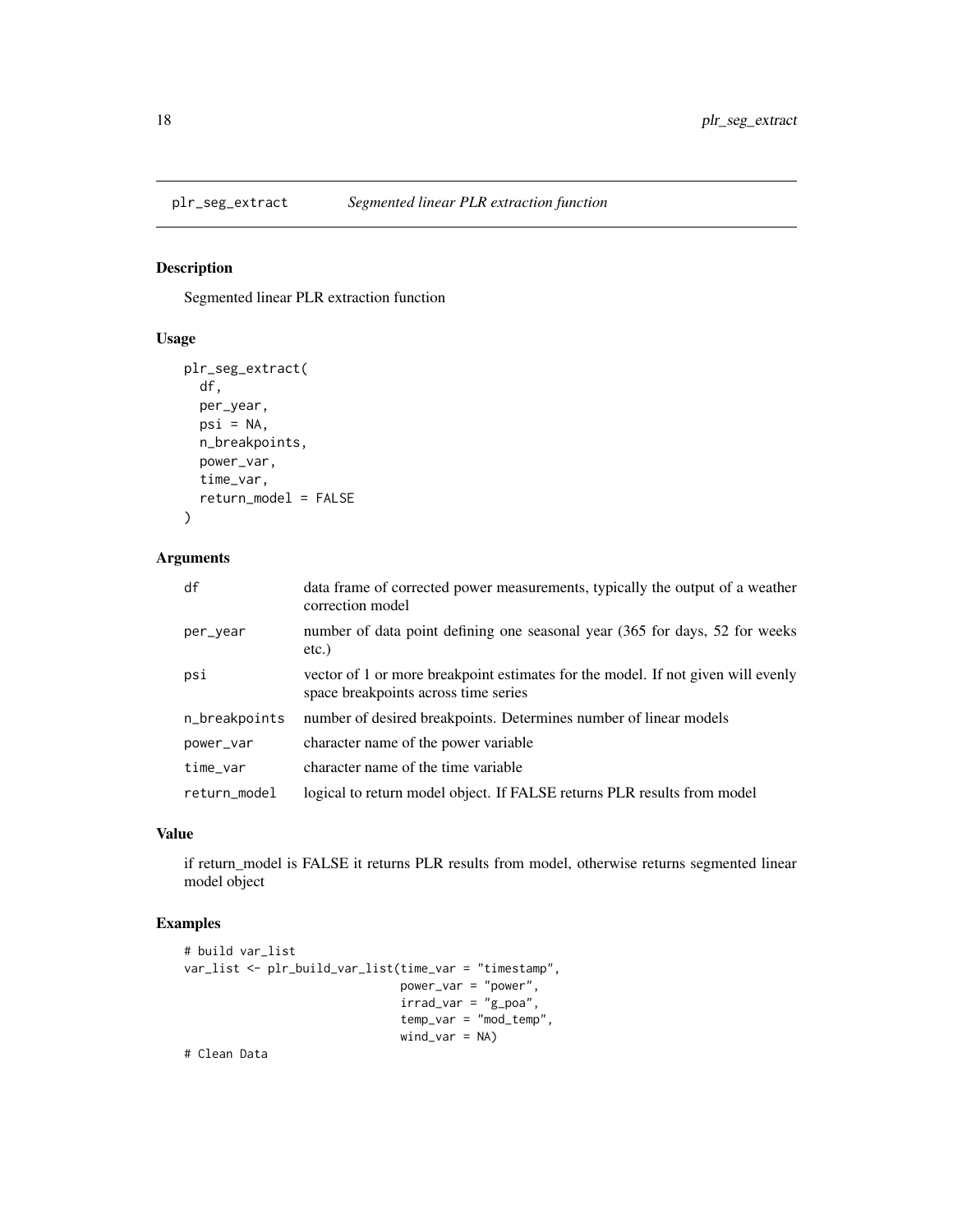#### <span id="page-18-0"></span>plr\_var the contract of the contract of the contract of the contract of the contract of the contract of the contract of the contract of the contract of the contract of the contract of the contract of the contract of the co

```
test_dfc <- plr_cleaning(test_df, var_list, irrad_thresh = 100,
                         low\_power\_thresh = 0.01, high\_power\_cutoff = NA)
#' # Perform power modeling step
test_xbx_wbw_res <- plr_xbx_model(test_dfc, var_list, by = "week",
                                  data_cutoff = 30, predict_data = NULL)
decomp <- plr_decomposition(test_xbx_wbw_res, freq = 4,
                                         power_var = 'power_var', time_var = 'time_var',
                                         plot = FALSE, plot_file = NULL, title = NULL,
                                         data_file = NULL)
# evaluate segmented PLR results
seg_plr_result <- PVplr::plr_seg_extract(df = decomp, per_year = 365,
                                         n_breakpoints = 1, power_var = "trend",
                                         time_var = "age")
# return segmented model instead of PLR result
model <- PVplr::plr_seg_extract(df = decomp, per_year = 365, n_breakpoints = 1,
                             power_var = "trend", time_var = "age", return_model = TRUE)
# predict data along time-series with piecewise model for plotting
pred <- data.frame(age = seq(1, max(decomp$age, na.rm = TRUE), length.out = 10000))
pred$seg <- predict(model, newdata = pred)
```

| pir | var |  |
|-----|-----|--|
|     |     |  |

#### plr\_var *PLR linear model uncertainty*

# Description

This function returns the standard deviation of a PLR calculated from a linear model

# Usage

plr\_var(mod, per\_year)

# Arguments

| mod      | linear model                                                                 |
|----------|------------------------------------------------------------------------------|
| per_year | number of data points in a given year baesd on which time scale was selected |

#### Value

Returns standard deviation of PLR value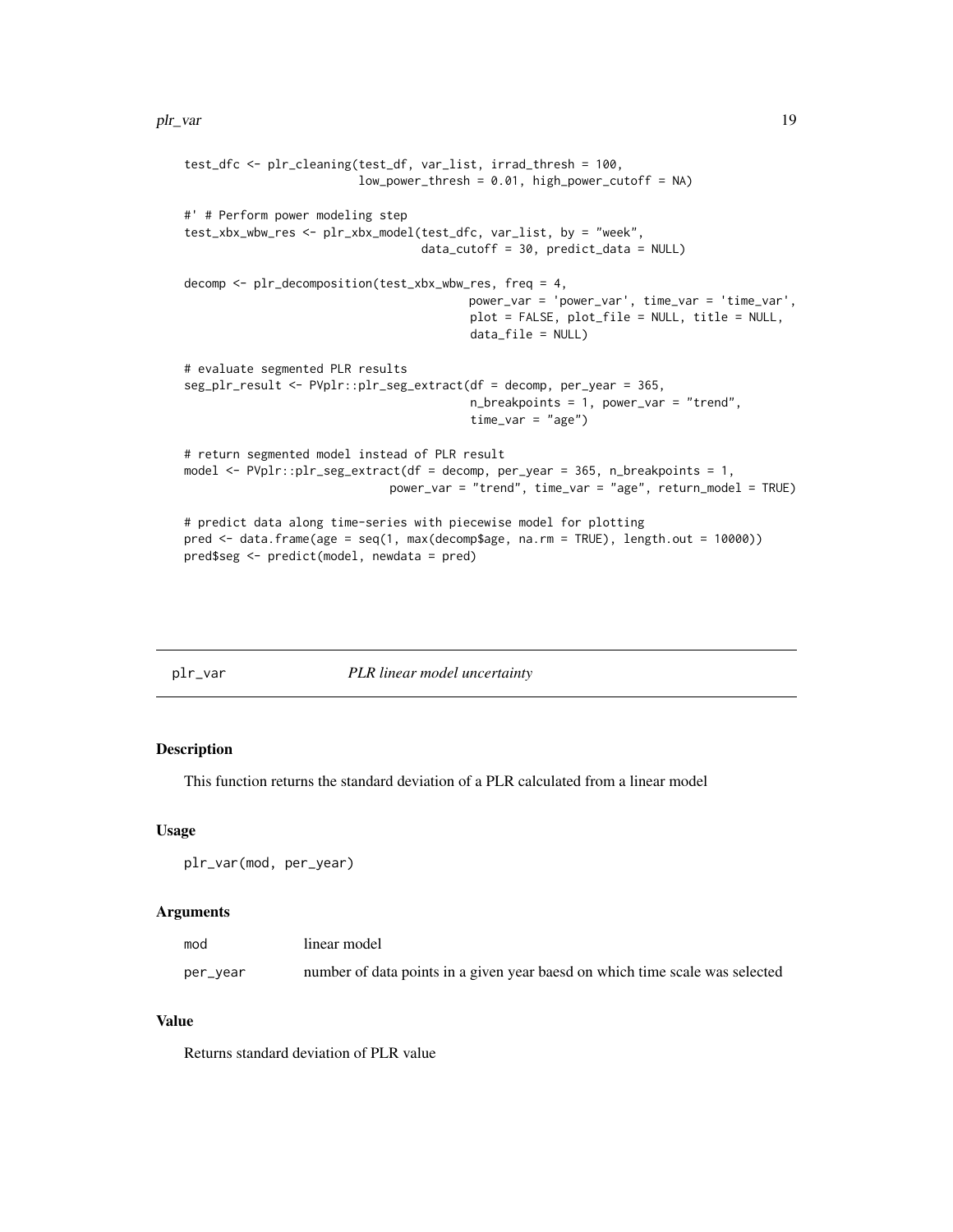## Examples

```
# build var_list
var_list <- plr_build_var_list(time_var = "timestamp",
                                power_var = "power",
                                irrad_var = "g_poa",
                                temp_var = "mod_temp",
                                wind\_var = NA)# Clean Data
test_dfc <- plr_cleaning(test_df, var_list, irrad_thresh = 100,
                          low\_power\_thresh = 0.01, high_power_cutoff = NA)
# Perform the power predictive modeling step
test_xbx_wbw_res <- plr_xbx_model(test_dfc, var_list, by = "week",
                                   data_cutoff = 30, predict_data = NULL)
# obain standard deviation from model
mod \le - \ln(power\_var \sim time\_var, data = test\_xbx\_wbw\_res)plr_sd <- plr_var(mod, per_year = 52)
```
<span id="page-19-1"></span>plr\_variable\_check *Define Standard Variable Names*

# **Description**

The method determines the variable names used by the input dataframe. It looks for the following labels:

- power\_var <- iacp; if not, sets to idcp
- time\_var <- tmst; if not , sets to tute
- irrad\_var <- poay; if not, sets to ghir
- temp\_var <- temp; if not, sets to modt
- wind\_var <- wspa; if applicable, else NULL

This function assumes data is in a standard HBase format. If you are using other data (as you most likely are) you should use the companion function, [plr\\_build\\_var\\_list](#page-9-1).

#### Usage

```
plr_variable_check(df)
```
#### Arguments

df A dataframe containing pv data.

#### Value

Returns a dataframe containing standard variable names (no data). It will not include windspeed if the variable was not already included. This is frequently an input of other functions.

<span id="page-19-0"></span>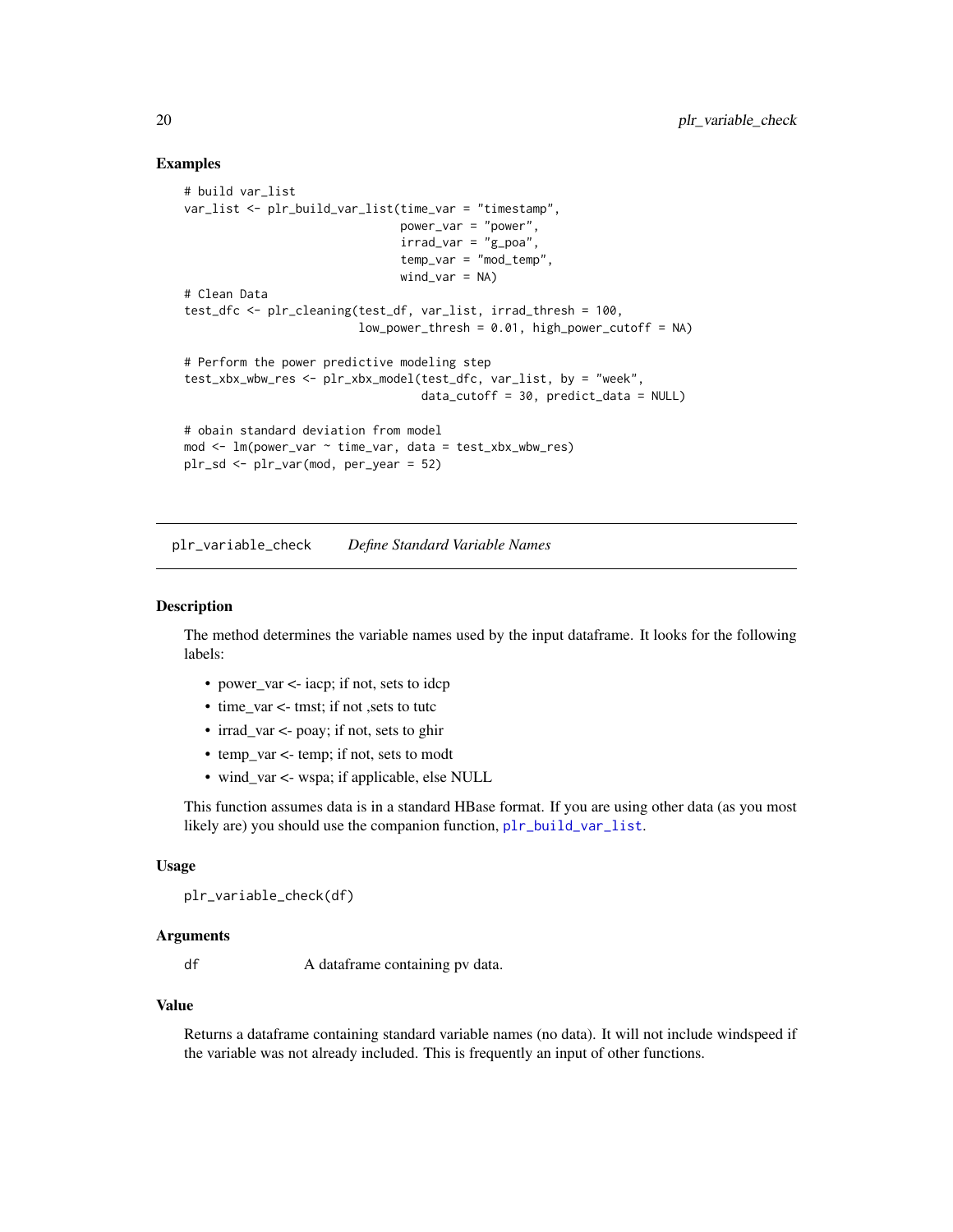# <span id="page-20-0"></span>Examples

var\_list <- plr\_variable\_check(test\_df)

<span id="page-20-1"></span>plr\_weighted\_regression

*Weighted Regression*

# Description

Automatically calculates Performance Loss Rate (PLR) using weighted linear regression. Note that it needs data from a power predictive model.

# Usage

```
plr_weighted_regression(
  data,
 power_var,
  time_var,
 model,
 per\_year = 12,
 weight_var = NA
)
```
#### Arguments

| data       | The result of a power predictive model                                                                                  |
|------------|-------------------------------------------------------------------------------------------------------------------------|
| power_var  | String name of the variable used as power                                                                               |
| time_var   | String name of the variable used as time                                                                                |
| model      | String name of the model that the data was passed through                                                               |
| per_year   | the time step count per year based on the model - 12 for month-by-month, 52<br>for week-by-week, and 365 for day-by-day |
| weight_var | Used to weight regression, typically sigma.                                                                             |

#### Value

Returns PLR value and error evaluated with linear regression

```
# build var_list
var_list <- plr_build_var_list(time_var = "timestamp",
                               power_var = "power",
                               irrad\_var = "g\_poa",temp_var = "mod_temp",
                               wind_var = NA)
```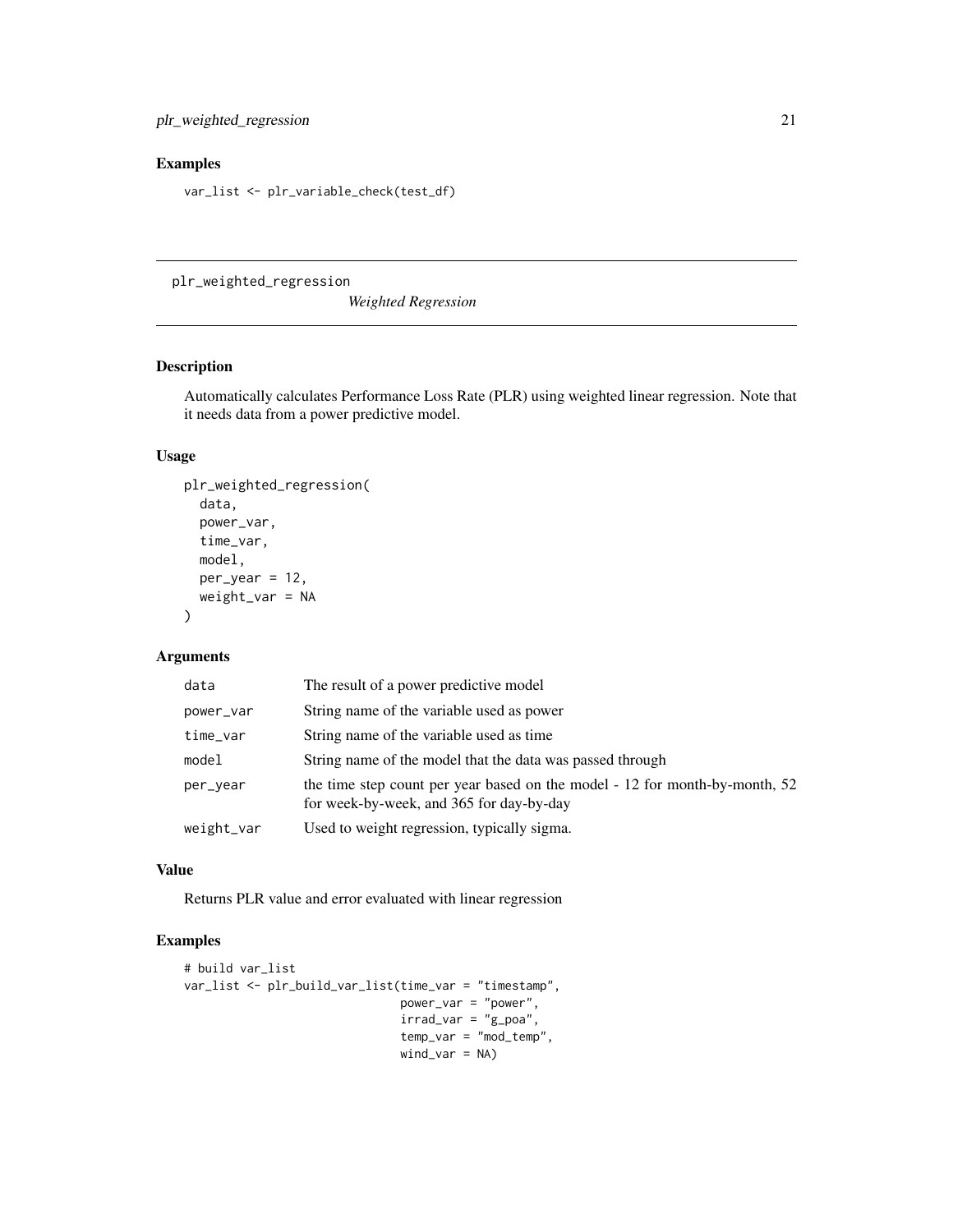```
# Clean Data
test_dfc <- plr_cleaning(test_df, var_list, irrad_thresh = 100,
                         low_power_thresh = 0.01, high_power_cutoff = NA)
# Perform the power predictive modeling step
test_xbx_wbw_res <- plr_xbx_model(test_dfc, var_list, by = "week",
                                  data_cutoff = 30, predict_data = NULL)
# Calculate Performance Loss Rate
xbx_wbw_plr <- plr_weighted_regression(test_xbx_wbw_res,
                                       power_var = 'power_var',
                                       time_var = 'time_var',
                                       model = "xbx",per\_year = 52,
                                       weight_var = 'sigma')
```
<span id="page-21-1"></span>plr\_xbx\_model *XbX Method for PLR Determination*

#### Description

This function groups data by the specified time interval and performs a linear regression using the formula:  $P_{pred.} = \beta_0 + \beta_1 G + \beta_2 T + \epsilon$ . This is the simplest of the PLR determining methods. Predicted values of irradiance, temperature, and wind speed (if applicable) are added to the output for reference. These values are the lowest daily high irradiance reading (over 300), the average temperature over all data, and the average wind speed over all data. Outliers are detected and labeled in a column as TRUE or FALSE.

# Usage

```
plr_xbx_model(
 df,
  var_list,
 by = "month",
 data_cutoff = 30,
 predict_data = NULL
)
```
#### **Arguments**

| df          | A dataframe containing py data.                                                                                                                  |
|-------------|--------------------------------------------------------------------------------------------------------------------------------------------------|
| var list    | A list of the data frame's standard variable names, obtained from the plr_variable_check<br>output.                                              |
| bν          | String, either "day", "week", or "month". The time periods over which to group<br>data for regression.                                           |
| data_cutoff | The number of data points needed to keep a value in the final table. Regressions<br>over less than this number and their data will be discarded. |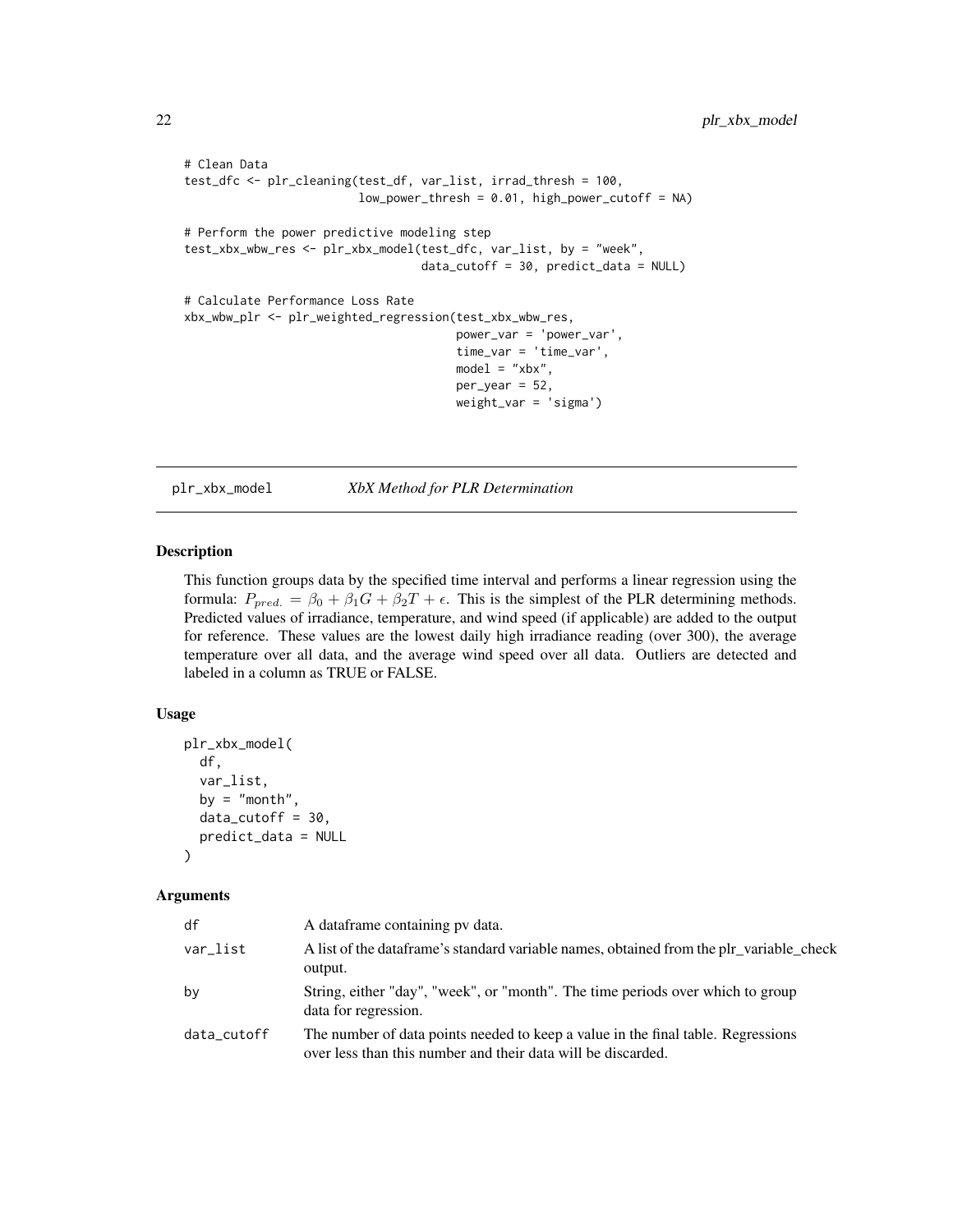<span id="page-22-0"></span>

| predict data | optional; Dataframe; If you have preferred estimations of irradiance, tempera- |
|--------------|--------------------------------------------------------------------------------|
|              | ture, and wind speed, include them here to skip automatic generation. Format:  |
|              | Irradiance, Temperature, Wind (optional).                                      |

# Value

Returns dataframe of results per passed time scale from XbX modeling

# Examples

```
# build var_list
var_list <- plr_build_var_list(time_var = "timestamp",
                               power_var = "power",
                               irrad\_var = "g\_poa",temp_var = "mod_temp",
                               wind\_var = NA)
# Clean Data
test_dfc <- plr_cleaning(test_df, var_list, irrad_thresh = 100,
                         low_power_thresh = 0.01, high_power_cutoff = NA)
# Perform the power predictive modeling step
test_xbx_wbw_res <- plr_xbx_model(test_dfc, var_list, by = "week",
                                  data_cutoff = 30, predict_data = NULL)
```
<span id="page-22-1"></span>plr\_xbx\_utc\_model *UTC Method for PLR Determination*

# Description

This function groups data by the specified time interval and performs a linear regression using the formula: power\_corr ~ irrad\_var - 1. Predicted values of irradiance, temperature, and wind speed (if applicable) are added for reference. The function uses a universal temperature correction, rather than the monthly regression correction done in other PLR determining methods.

# Usage

```
plr_xbx_utc_model(
  df,
  var_list,
 by = "month",
 data_cutoff = 30,predict_data = NULL,
 ref\_irrad = 900,irrad_range = 10
)
```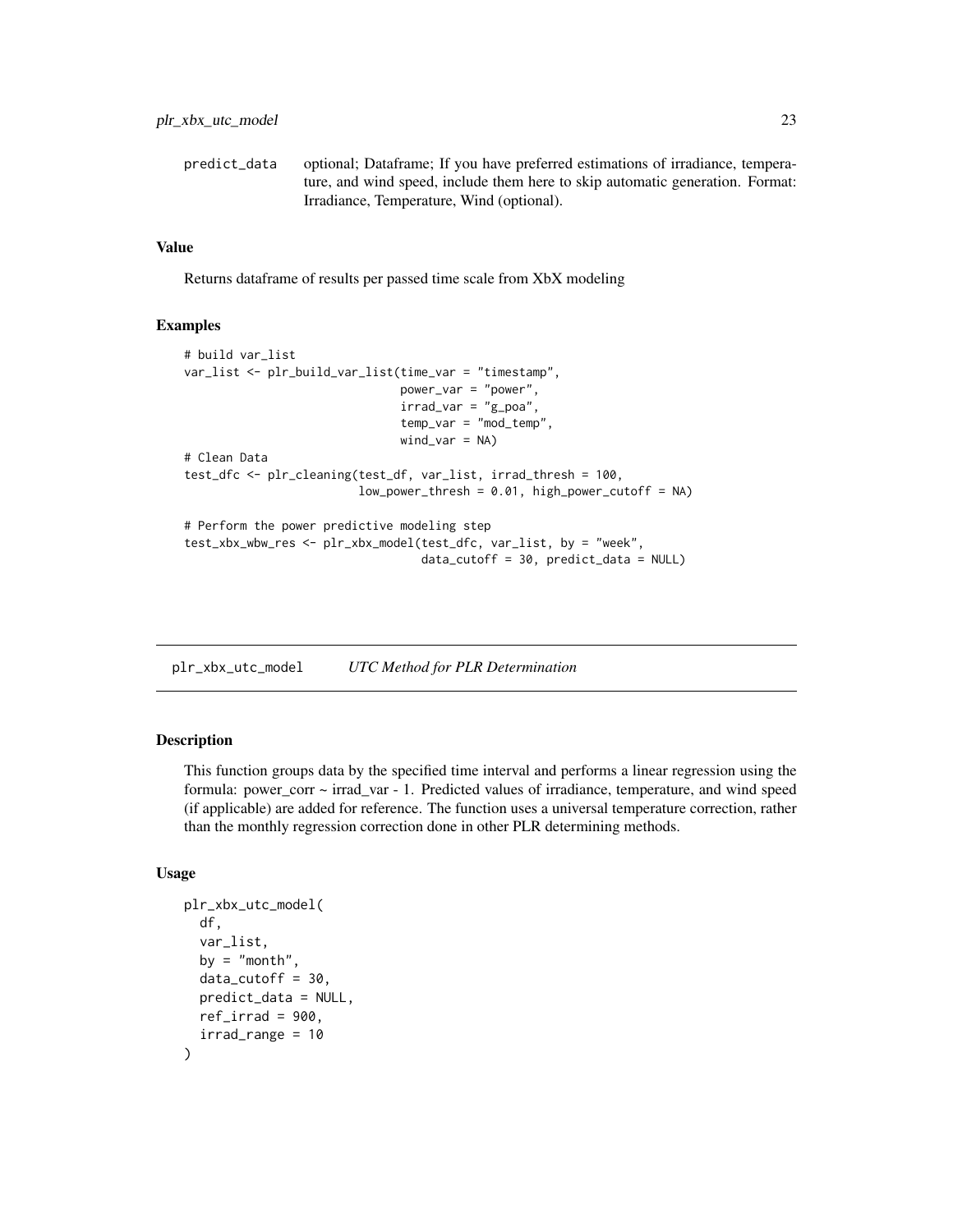# <span id="page-23-0"></span>Arguments

| df           | A dataframe containing pv data.                                                                                                                                                                                                                                                                 |
|--------------|-------------------------------------------------------------------------------------------------------------------------------------------------------------------------------------------------------------------------------------------------------------------------------------------------|
| var_list     | A list of the data frame's standard variable names, obtained from the output of<br>plr_variable_check.                                                                                                                                                                                          |
| by           | String, either "day", "week", or "month". The time periods over which to group<br>data for regression.                                                                                                                                                                                          |
| data_cutoff  | The number of data points needed to keep a value in the final table. Regressions<br>over less than this number and their data will be discarded.                                                                                                                                                |
| predict_data | optional; Dataframe; If you have preferred estimations of irradiance, tempera-<br>ture, and wind speed, include them here to skip automatic generation. Format:<br>Irradiance, Temperature, Wind (optional).                                                                                    |
| ref_irrad    | The irradiance value at which to calculate the universal temperature coefficient.<br>Since irradiance is a much stronger influencer on power generation than temper-<br>ature, it is important to specify a small range of irradiance data from which to<br>estimate the effect of temperature. |
| irrad_range  | The range of the subset used to calculate the universal temperature coefficient.<br>See above.                                                                                                                                                                                                  |

# Value

Returns dataframe of results per passed time scale from XbX with universal temperature correction modeling

```
# build var_list
var_list <- plr_build_var_list(time_var = "timestamp",
                               power_var = "power",
                               irrad_var = "g_poa",
                               temp_var = "mod_temp",
                               wind_var = NA)
# Clean Data
test_dfc <- plr_cleaning(test_df, var_list, irrad_thresh = 100,
                         low_power_thresh = 0.01, high_power_cutoff = NA)
# Perform the power predictive modeling step
test_xbx_wbw_res <- plr_xbx_utc_model(test_dfc, var_list, by = "week",
                                  data_cutoff = 30, predict_data = NULL,
                                  ref_irrad = 900, irrad_range = 10)
```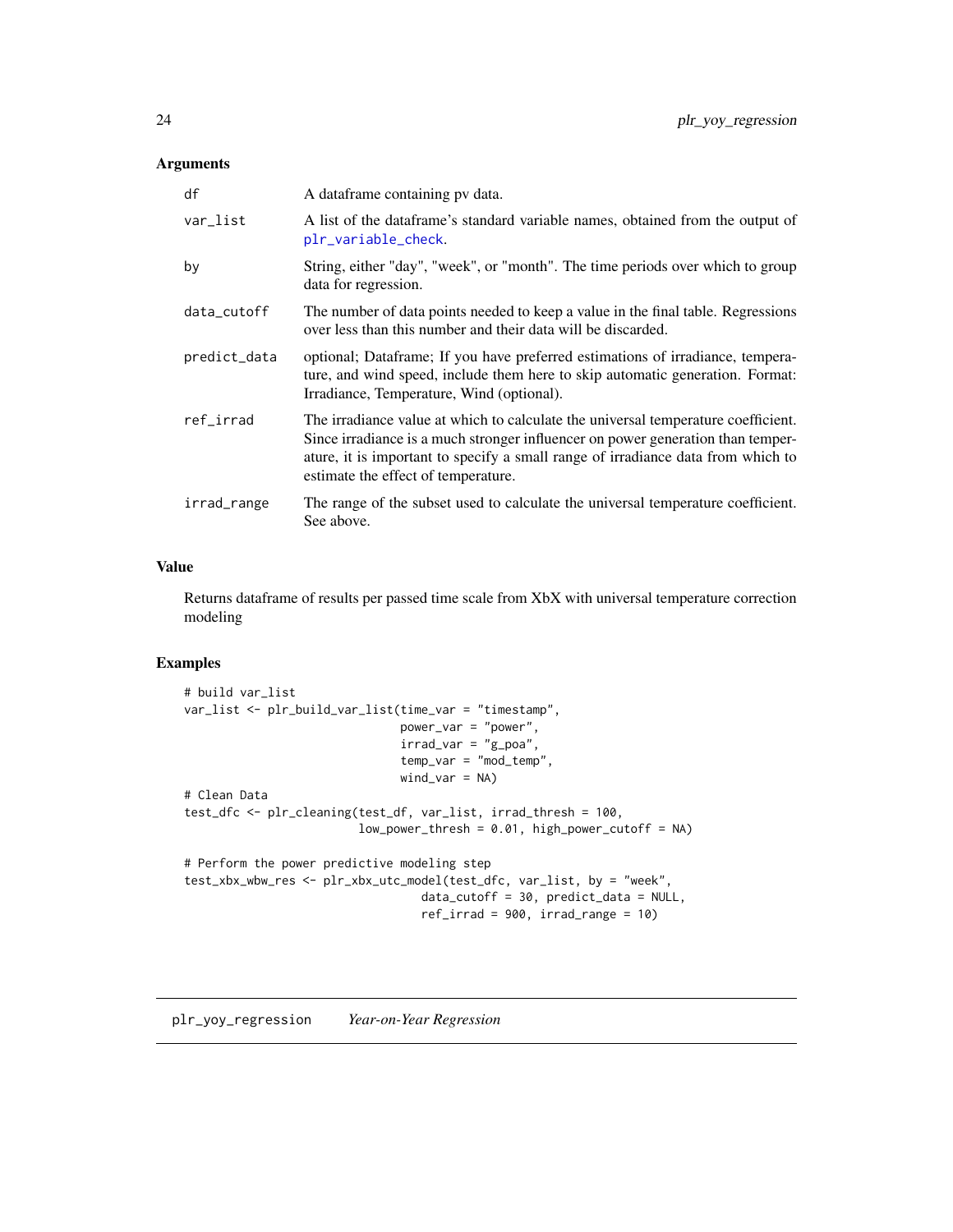# plr\_yoy\_regression 25

#### Description

Automatically calculates Performance Loss Rate (PLR) using year on year regression. Note that it needs data from a power predictive model.

#### Usage

```
plr_yoy_regression(
  data,
  power_var,
  time_var,
  model,
  per\_year = 12,
  return_PLR = TRUE
\lambda
```
# Arguments

| data       | Result of a power predictive model                                          |
|------------|-----------------------------------------------------------------------------|
| power_var  | String name of the variable used as power                                   |
| time_var   | String name of the variable used as time                                    |
| model      | String name of the model the data was passed through                        |
| per_year   | Time step count per year based on model. Typically 12 for MbM, 365 for DbD. |
| return_PLR | boolean; option to return PLR value, rather than the raw regression data.   |

# Value

Returns PLR value and error evaluated with YoY regression, if return\_PLR is false it will return the individual YoY calculations

```
# build var_list
var_list <- plr_build_var_list(time_var = "timestamp",
                               power_var = "power",
                               irrad\_var = "g\_poa",temp_var = "mod_temp",
                               wind\_var = NA)# Clean Data
test_dfc <- plr_cleaning(test_df, var_list, irrad_thresh = 100,
                         low\_power\_thresh = 0.01, high\_power\_cutoff = NA)
# Perform the power predictive modeling step
test_xbx_wbw_res <- plr_xbx_model(test_dfc, var_list, by = "week",
                                  data_cutoff = 30, predict_data = NULL)
# Calculate Performance Loss Rate
xbx_wbw_plr <- plr_yoy_regression(test_xbx_wbw_res,
                                       power_var = 'power_var',
                                       time_var = 'time_var',
```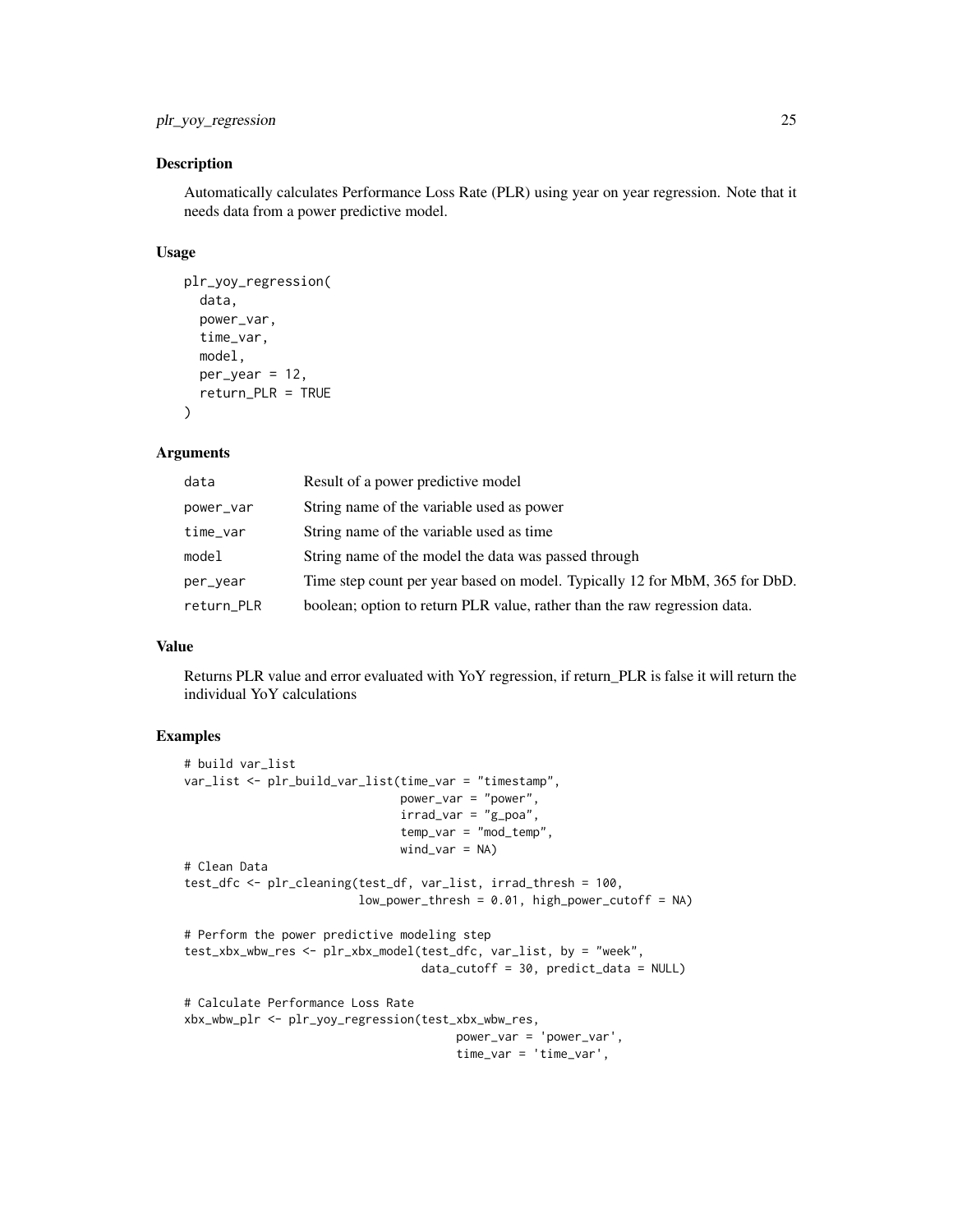```
model = "xbx",per\_year = 52,
return_PLR = TRUE)
```
<span id="page-25-0"></span>test\_df *DOE RTC Sample PV System Data*

# Description

A dataset containing a small, randomly taken sample of PV data from SDLE's data collection. It is included for the purposes of unit tests and vignettes, serving as an example of how the package's functions work.

# Usage

test\_df

# Format

A .csv file that can be read as a dataframe. 16265 rows and 22 variables.